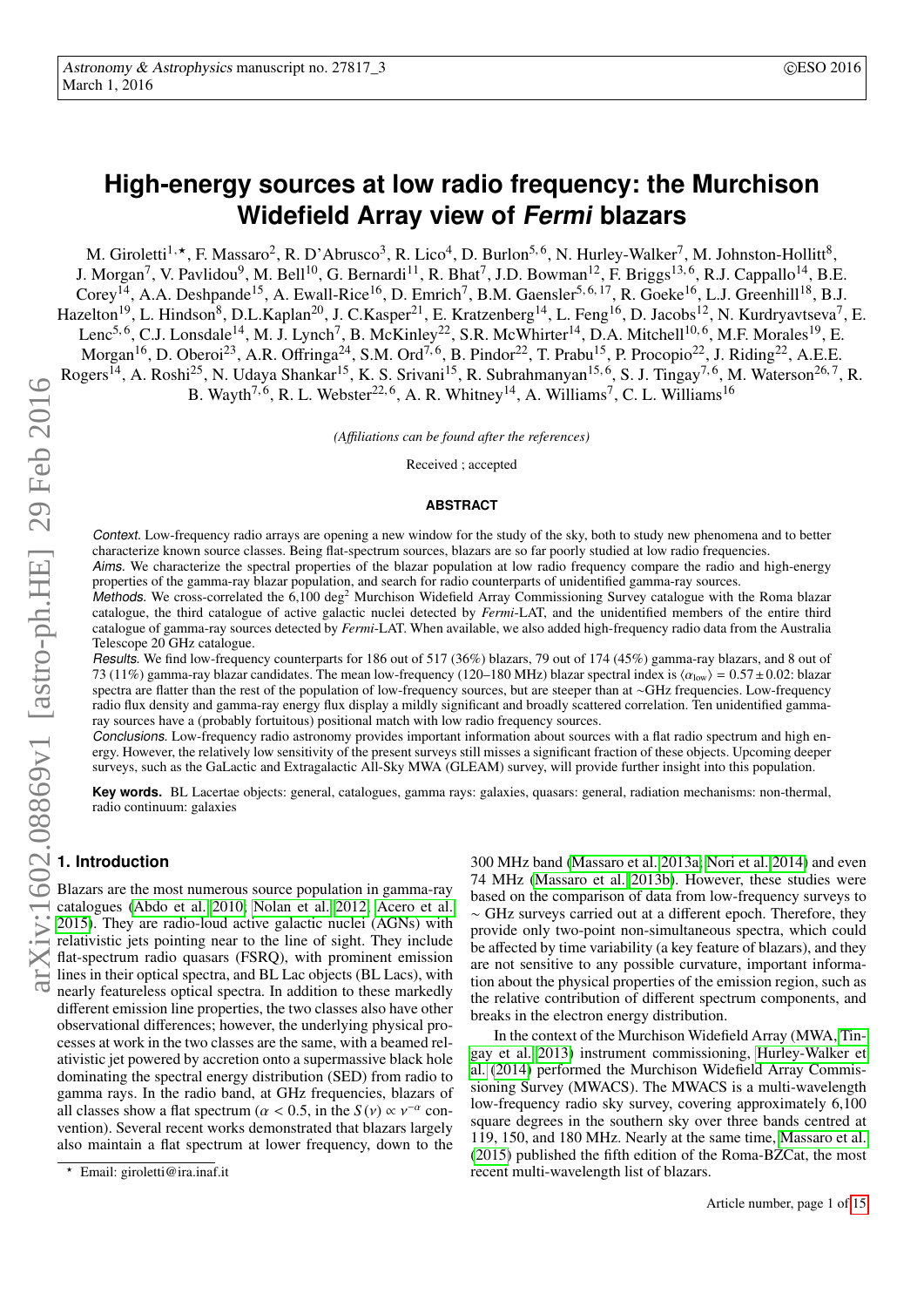Table 1. List of quantities.

<span id="page-1-1"></span>

| Symbol                | <b>Ouantity</b>                                                        |
|-----------------------|------------------------------------------------------------------------|
| $S_{0.18}$            | flux density at 180 MHz (from MWACS)                                   |
| $S_1$                 | flux density at $\sim 1$ GHz (0.8 GHz from SUMSS or                    |
|                       | 1.4 GHz from NVSS, if Dec. $\langle -30^\circ \text{ or } -30^\circ$ , |
|                       | respectively)                                                          |
| $S_{20}$              | flux density at 20 GHz (from AT20G)                                    |
| $\alpha_{\text{low}}$ | spectral index between 120 and 180 MHz (MWACS)                         |
| $\alpha_{0.18-1}$     | spectral index between 180 MHz and $\sim$ 1 GHz                        |
| $\alpha_{1-20}$       | spectral index between $\sim 1$ and 20 GHz                             |

At the other end of the electromagnetic spectrum, [Acero](#page-7-1) [et al.](#page-7-1) [\(2015\)](#page-7-1) have just released the third *Fermi*-LAT catalogue of gamma-ray sources (3FGL), based on Large Area Telescope (LAT) data collected with a longer exposure and an improved instrument and analysis characterization; furthermore, [Ackermann](#page-7-2) [et al.](#page-7-2) [\(2015\)](#page-7-2) have realized the accompanying third catalogue of LAT active galactic nuclei (3LAC). These surveys therefore represent an invaluable resource to tackle the spectral characterization of gamma-ray blazars at low frequency with unprecedented detail and to discuss statistical significance and physical implications of the correlation between emission in the two bands. Indeed, [Ackermann et al.](#page-7-3) [\(2011a\)](#page-7-3) have studied with great accuracy the radio-gamma connection in the several GHz radio band, while only preliminary studies have been attempted for low-frequency radio data.

In this paper, we cross-correlate the MWACS catalogue with the BZCat, the 3LAC, and the list of unassociated sources of the 3FGL; when available, we also add high-frequency data from the Australia Telescope 20 GHz survey (AT20G, [Murphy et al.](#page-8-7) [2010\)](#page-8-7). All cross-correlations and analyses are carried out within the MWACS footprint, which is given in Sect. [2,](#page-1-0) along with an outline of the other radio and gamma-ray surveys and catalogues. Then we describe in Sect. [3](#page-2-0) the construction of our working samples (blazars in the MWACS, gamma-ray AGNs in the MWACS, other gamma-ray sources in the MWACS) and present their overall properties in Sect. [4;](#page-3-0) finally, we discuss the results and give our conclusions in Sect. [5.](#page-6-0)

Throughout the paper, we use a ΛCDM cosmology with *h* = 0.71,  $\Omega_m$  = 0.27, and  $\Omega_{\Lambda}$  = 0.73 [\(Komatsu et al. 2009\)](#page-8-8). The radio spectral index  $\alpha$  is defined such that  $S_{\nu} \propto \nu^{-\alpha}$  and the samma-ray photon index  $\Gamma$  such that  $dN_{\text{other}}/dE \propto E^{-\Gamma}$  In Tagamma-ray photon index Γ such that  $dN_{photon}/dE \propto E^{-\Gamma}$ . In Ta-<br>ble 1 we give a list of the quantities used for flux densities and ble [1](#page-1-1) we give a list of the quantities used for flux densities and spectral indices throughout the paper.

# <span id="page-1-0"></span>**2. Selected surveys and catalogues**

# 2.1. MWACS catalogue

The MWACS catalogue [\(Hurley-Walker et al. 2014\)](#page-8-5) is our main reference catalogue; we downloaded the final table from Vizier $^1$  $^1$ . This catalogue lists 14,110 sources, in the sky area approximately 0° ≤ R.A. ≤ 127.5° or 307.5° ≤ R.A. ≤ 360° (20.5<sup>h</sup> ≤ R.A. ≤ 8.5<sup>h</sup>) and -58.0° < Dec < -14.0° Data were taken R.A.  $\leq 8.5^{\text{h}}$  and  $-58.0^{\circ} < \text{Dec.} < -14.0^{\circ}$ . Data were taken<br>in October 2012, All the sources in this area have high absolute in October 2012. All the sources in this area have high absolute Galactic latitude, which is ideal for blazar studies (e.g. the 3LAC only contains high-latitude sources by construction).

For each source, the catalogue reports the flux density  $S_{0.18}$ at 180 MHz and the spectral index  $\alpha_{\text{low}}$  derived across the three frequency bands centred on 119, 150, and 180 MHz. The survey has ~ 3' angular resolution and a typical noise level of 40 mJy

beam−<sup>1</sup> , with reduced sensitivity near the field boundaries and bright sources. The faintest source has  $S_{0.18} = 0.12$  Jy. Sources are marked with a spectral fit flag if the identification at the three frequencies is problematic: a type 1 fit classification indicates a spectral index determined by integrating an extended source, and a type 2 a forced fit.

# 2.2. BZCat

The BZCat is a multi-wavelength list of blazars, regularly updated since the release of the first edition in 2009 [\(Massaro et](#page-8-9) [al. 2009\)](#page-8-9). [Massaro et al.](#page-8-6) [\(2015\)](#page-8-6) have recently released the fifth edition, in which they report coordinates, redshift, and multifrequency (radio, millimetre, optical, X-ray, and gamma-ray) data for 3561 sources. The sources are classified as FSRQs, BL Lacs, and BL Lacs with significant contamination from the host galaxy, or blazars of uncertain type (BCU). All the sources in the BZCat are detected in the radio, and we used the radio flux density at ∼ 1 GHz as reported in the catalogue: the radio data reported in the BZCat come partly from the NRAO VLA Sky Survey (NVSS, [Condon et al. 1998\)](#page-7-4) at 1.4 GHz or the Sydney University Molonglo Sky Survey (SUMSS, [Bock et al. 1999;](#page-7-5) [Mauch](#page-8-10) [et al. 2003\)](#page-8-10) at 0.8 GHz, for sources above or below Dec. =  $-30^{\circ}$ , respectively In the following we simply indicate this radio flux respectively. In the following, we simply indicate this radio flux density as *S* <sup>1</sup>; however, we considered the actual frequency at which the flux density was obtained whenever we used it to determine the spectral index.

## 2.3. 3FGL

The third *Fermi*-LAT catalogue (3FGL) is the deepest in the 100 MeV–300 GeV energy range. It is based on the first four years of science operation data from the *Fermi* mission, between 2008 August 4 and 2012 July 31, and it includes 3033 sources. Each source is characterized by its position, gammaray flux (photon flux, energy flux, flux in different energy ranges and in 48 monthly time bins), and photon index. The typical 95% positional confidence radius is ~ 0.1°. Most 3FGL sources ore identified with or statistically associated with<sup>2</sup> blazars (see are identified with or statistically associated with<sup>[2](#page-1-3)</sup> blazars (see Sect. [2.4\)](#page-1-4), but about one-third of the 3FGL does not have a plausible counterpart at other wavelengths. These so-called unassociated gamma-ray sources (hereafter, UGS) are not distributed uniformly in the sky: 468 fall in the Galactic plane  $(|b| < 5^{\circ})$ ;<br>they are most likely a mix of galactic and extragalactic discrete they are most likely a mix of galactic and extragalactic discrete sources embedded in complex diffuse emission; the remaining 542 sources are presumably of extragalactic nature, possibly faint and as yet unrecognised blazars. In the present work, we have considered the data available through the *Fermi* Science Support Center<sup>[3](#page-1-5)</sup>.

## <span id="page-1-4"></span>2.4. 3LAC

The third LAT AGN catalogue (3LAC) includes a total of 1563 gamma-ray sources among the 2192  $|b| > 10°$  3FGL sources. These 3LAC sources are identified or statistically associated with AGNs by means of a Bayesian association [\(Abdo et al.](#page-7-0) [2010\)](#page-7-0) or a likelihood ratio [\(Ackermann et al. 2011b\)](#page-7-6) method. These 1563 gamma-ray sources are associated with 1591 objects

<span id="page-1-2"></span><sup>1</sup> <ftp://cdsarc.u-strasbg.fr/pub/cats/VIII/98>

<span id="page-1-3"></span><sup>&</sup>lt;sup>2</sup> An identification is claimed when correlated variability is observed, while the more common association between LAT sources and AGNs is based on statistical methods.

<span id="page-1-5"></span><sup>3</sup> [http://fermi.gsfc.nasa.gov/ssc/data/access/lat/4yr\\_](http://fermi.gsfc.nasa.gov/ssc/data/access/lat/4yr_catalog/gll_psc_v16.fit) [catalog/gll\\_psc\\_v16.fit](http://fermi.gsfc.nasa.gov/ssc/data/access/lat/4yr_catalog/gll_psc_v16.fit)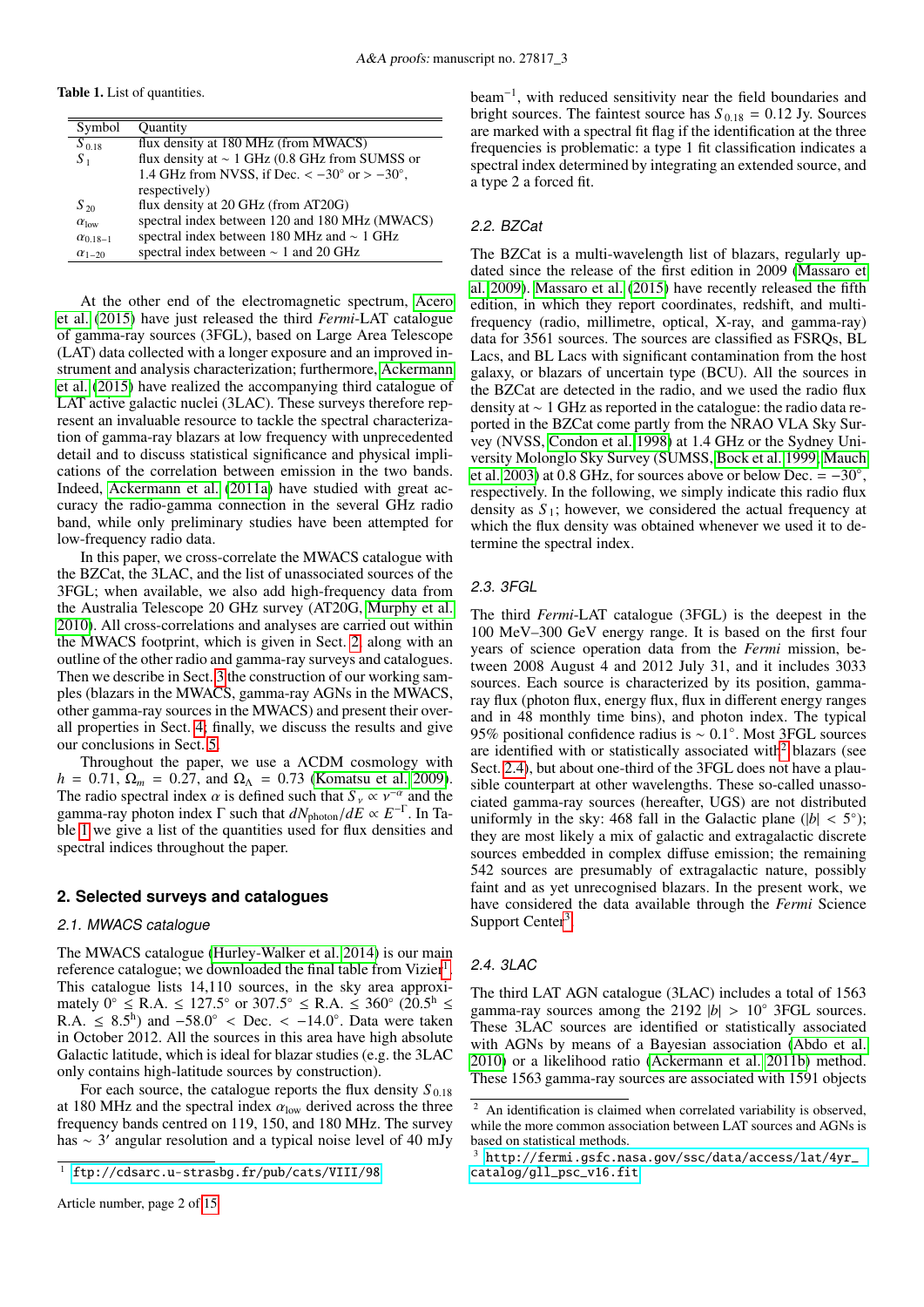Table 2. Low-frequency detection rates for BZCat and 3LAC source classes in the MWACS footprint.

<span id="page-2-4"></span>

|             | <b>BZCat</b> |      | 3LAC   |      |  |  |
|-------------|--------------|------|--------|------|--|--|
| Class       | ratio        | $\%$ | ratio  | $\%$ |  |  |
| Total       | 186/517      | 36%  | 87/247 | 35%  |  |  |
| <b>FSRQ</b> | 147/327      | 45%  | 52/71  | 73%  |  |  |
| BLL         | 23/153       | 15%  | 19/87  | 22%  |  |  |
| <b>BCU</b>  | 16/37        | 43%  | 8/16   | 50%  |  |  |
| Candidates  |              |      | 8/73   | 11%  |  |  |

Notes. By construction, the BZCat does not contain blazar candidates. For the 3LAC, we did not include radio galaxies.

(28 sources have double associations), consisting mostly (98%) of blazars or blazar candidates.

From the entire sample, [Ackermann et al.](#page-7-2) [\(2015\)](#page-7-2) have defined a "clean" subset of 3LAC single-association sources free of any analysis problems (e.g. sources strongly affected by changes in the diffuse emission model). In the following, whenever we mention the 3LAC we implicitly refer to this clean subset, which includes 1444 objects with 414 FSRQs, 604 BL Lacs, 49 BCUs, 353 blazar candidates, and 24 non-blazar AGNs.

We note that [Ackermann et al.](#page-7-2) [\(2015\)](#page-7-2) classify as blazar candidates both confirmed blazars of uncertain type (which have an optical spectrum and are also included in BZCat) and other blazar candidates (which do not appear in BZCat, but still present multi-wavelength features typical of blazars, such as a flat radio spectrum or a two-humped broadband SED). For consistency with the BZCat, we here consider separately gamma-ray blazars of uncertain type (which we indicate as BCU, as in BZ-Cat) and gamma-ray blazar candidates.

In particular, we carried out our analysis starting from the machine-readable form of Table 4 in [Ackermann et al.](#page-7-2)  $(2015)^4$  $(2015)^4$  $(2015)^4$ .

### 2.5. AT20G

The Australia Telescope 20 GHz (AT20G) survey is a radio survey carried out at 20 GHz with the Australia Telescope Compact Array (ATCA). It covers the whole sky south of Dec.  $\lt 0^{\circ}$  and includes 5890 sources above a 20 GHz flux-density limit of 40 includes 5890 sources above a 20 GHz flux-density limit of 40 mJy. The survey was carried out in two steps from 2004 to 2008: in a first phase, the ATCA realized a fast-scanning blind survey characterized by an overall rms noise of  $1\sigma \sim 10 \text{ mJy beam}^{-1}$ ;<br>then all the sources brighter than 50 mJy were followed up to then, all the sources brighter than 50 mJy were followed up to produce the final catalogue, with additional near-simultaneous flux-density measurements at 5 and 8 GHz for most sources.

The source composition of the AT20G is rather heterogeneous; however, high-frequency observations naturally favour the detection of flat-spectrum sources like blazars and in particular gamma-ray blazars [\(Mahony et al. 2010\)](#page-8-11). As it also covers the entire MWACS footprint, we used it to complement the MWA data with higher frequency information for the blazar samples that we describe in the following section. In particular, we made use of the data in version 1.0 provided by the Vizier archive<sup>[5](#page-2-2)</sup>.

# <span id="page-2-0"></span>**3. Sample construction**

After restricting the BZCat, the 3LAC, and the 3FGL lists to the MWACS footprint, we cross-matched them with the MWACS catalogue using TOPCAT [\(Taylor 2005\)](#page-8-12). In the following subsections, we give details of the procedure.

## <span id="page-2-3"></span>3.1. BZCat-MWACS sample

Within the entire MWACS field, the BZCat contains 517 sources, divided into 153 BL Lacs, 327 FSRQs, and 37 blazars of uncertain kind. We cross-matched this subset with the MWACS catalogue, using a positional uncertainty of 5" on the BZCat coordinates and the 95% confidence error ellipse for each MWACS source (obtained as  $1.621 \times$  the R.A. and Dec.  $1\sigma$  uncertainty reported in the MWACS catalogue). The 5" value for the BZCat positions is very conservative for most sources, some of which have positions from VLBI observations that are accurate at the subarcsecond level. However, we verified that a few additional sources are picked up if we increase the uncertainty from  $1''$  to 5", although further increases do not pick up any more sources.

We also tried to cross-match the two catalogues with a fixed radius, using the same procedure based on the generation of 100 mock replicas that we adopted in our previous papers [\(Massaro](#page-8-1) [et al. 2013a](#page-8-1)[,b,](#page-8-3) [2014\)](#page-8-13). This method provided a sanity check that the errors quoted in the MWACS catalogue are sensible. Therefore, we continued our analysis using the rigorous association method based on the source-by-source uncertainty. The accuracy of the MWA coordinates is affected by two components, one of random intensity that is due to the ionospheric phase contribution, and one dependent on the source flux density. Since sources with higher flux density have better constrained positions, this method maximizes the efficiency of our selection and the use of information retained from the data.

In total, we found 186 matches: 23 BL Lacs, 147 FSRQs, and 16 blazars of uncertain type. Within these 186 matches, 10 sources have MWACS spectral fit classification of type 1 or 2 (five sources of each type). By constructing 100 mock replicas of the BZCat sample, in which we shifted each position by 2◦ along a random position angle, and repeating the association procedure for each replica, we estimate that less than 1 of these 186 matches arises by chance (on average, 0.8 sources per fake sky).

We furthermore collected high-frequency data for the BZCat-MWACS sample by cross-correlating it with the AT20G survey catalogue. [Murphy et al.](#page-8-7) [\(2010\)](#page-8-7) calculated the uncertainty in right ascension and declination for the full AT20G sample as  $\sigma_{\text{RA}} = 0.9''$  and  $\sigma_{\text{Dec}} = 1.0''$ , respectively. Using these values for AT20G and extending the positional uncertainty for BZCat for AT20G and extending the positional uncertainty for BZCat sources from  $1''$  to  $5''$ , the number of matches increases from 155 to 170, and then does not increase any further up to  $30''$ . We then considered all the 170 matches as bona fide associations. The 16 sources that do not have a match are all rather faint at both 180 MHz and 1 GHz, and they also have a steep spectral index ( $\langle \alpha_{0.18-1} \rangle$  = 0.68) and extrapolated flux densities generally below the AT20G sensitivity.

#### 3.2. 3LAC-MWACS sample

The subset of the clean 3LAC sources localized within the MWACS footprint contains 249 objects; there are 87 BL Lacs, 71 FSRQ, 16 BCU, 73 blazar candidates, and 2 radio galaxies.

Similar to the BZCat sources, these objects have accurately known coordinates, therefore we followed the same association method described above. We stress that we used the positions of the low-energy counterparts listed in the 3LAC and not those of the gamma-ray sources, which are significantly less well deter-

<span id="page-2-1"></span><sup>4</sup> [http://iopscience.iop.org/0004-637X/810/1/14/](http://iopscience.iop.org/0004-637X/810/1/14/suppdata/apj517471t4_mrt.txt)

[suppdata/apj517471t4\\_mrt.txt](http://iopscience.iop.org/0004-637X/810/1/14/suppdata/apj517471t4_mrt.txt)

<span id="page-2-2"></span><sup>5</sup> <ftp://cdsarc.u-strasbg.fr/pub/cats/J/MNRAS/402/2403>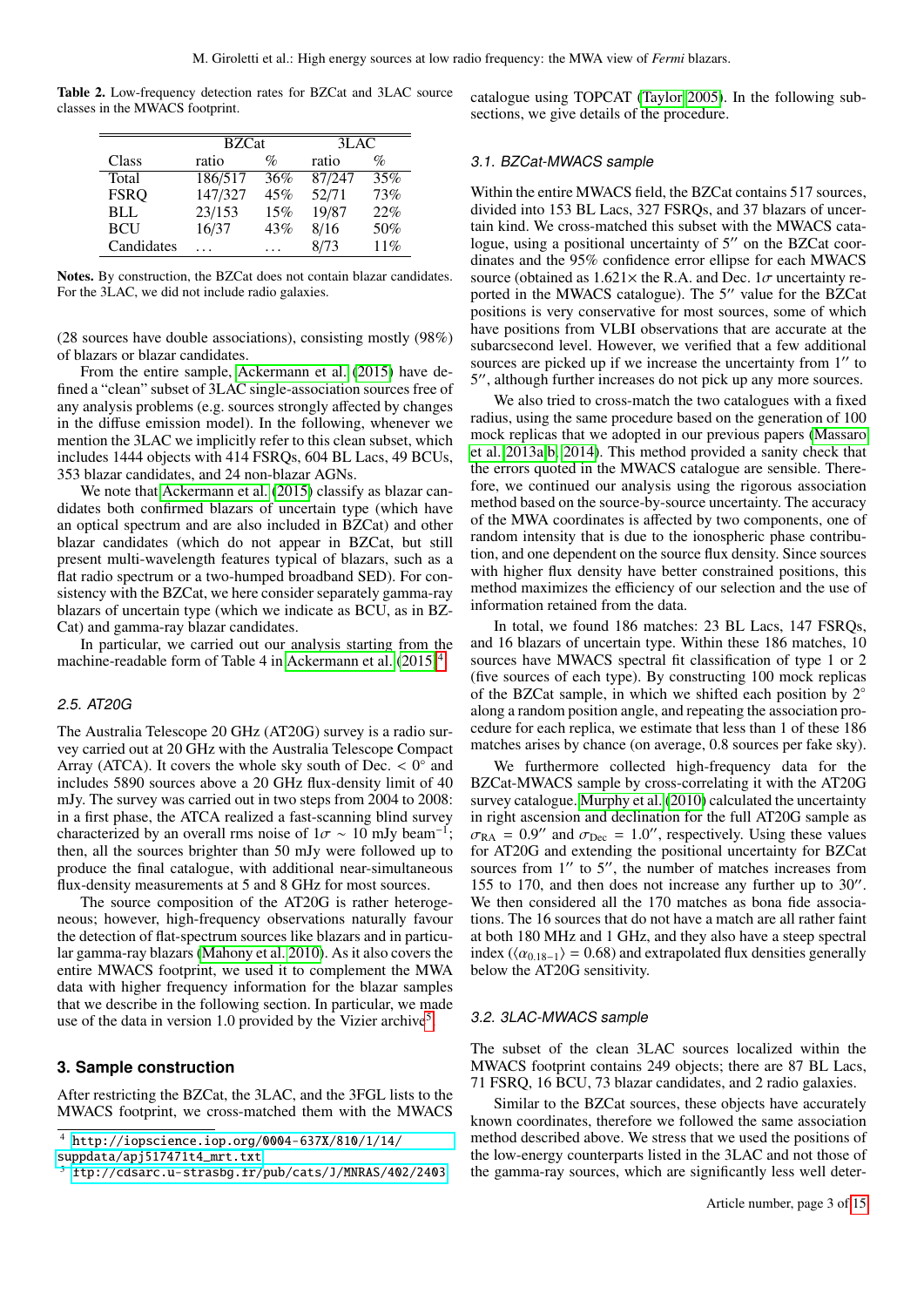mined and could result in a large number of spurious associations.

From our starting list, we found counterparts in the MWACS for 88 3LAC sources, divided into 19 BL Lacs, 52 FSRQ, 8 BCU, 8 blazar candidates, and 1 radio galaxy (PKS 0625−35). We note that the other LAT radio galaxy (Pictor A) does indeed appear in the MWACS data as a bright source, but was not entered in the final MWACS catalogue because of calibration difficulties brought about by its high brightness and large extent. It therefore does not enter our catalogue cross-correlation either. Given the very low statistics for the population of gamma-ray radio galaxies, in the following we only focus on the 87 3LAC blazars and blazar candidates with counterparts in the MWACS. All but three of the sources (PKS 0451−28, PKS 2245−328, and PKS 2333–415) have spectral fit class 0. Following the same procedure as in Sect. [3.1](#page-2-3) and considering the smaller number of sources in this case, we do not expect more than one of these matches to be spurious.

We also cross-matched this sample of 87 sources with the AT20G catalogue and obtained 81 matches. The six missing sources again have fairly steep spectral indices ( $\langle \alpha_{0.18-1} \rangle = 0.66$ ) and low extrapolated flux densities (only the blazar candidate PKS 0302−16 exceeds an extrapolated flux density of *S*<sub>20</sub> = 100 mJy).

## 3.3. Other gamma-ray sources in the MWACS

The MWACS footprint covers 96 3FGL UGS. These sources have by definition no clearly localized counterpart, therefore we performed the cross correlation of this list with MWACS catalogue using the 95% confidence radius for each gamma-ray source that is reported in the 3FGL and the positional uncertainty associated with the MWACS coordinates as described in Sect. [3.1.](#page-2-3) We found 13 MWACS counterparts for 10 UGS, with seven single matches and three double matches. Three sources have a spectral index flag of 1, and one has 2.

Given the large positional uncertainty of the UGS positions and the local space density of the MWACS sources, we investigated the possibility that these are chance matches. To do this, we created 100 mock replicas of the UGS list, shifting the position by 2° in a random position angle, and repeated the association procedure with the same method as in the original list. We find  $15 \pm 3$  MWA matches even starting with a random UGS catalogue.

For completeness, we also cross-correlated the remaining sources in the 3FGL (i.e. those that are neither associated with AGNs nor are UGS), again using the gamma-ray positional uncertainty. We found three more matches: two pulsars (PSR J0437−4715, PSR J0742−2822) and one starburst galaxy (NGC 253).

## <span id="page-3-0"></span>**4. Results**

Our three catalogues are presented in Tables [5](#page-9-0)[–7,](#page-14-0) that are the list of MWACS sources associated with BZCat blazars (Table [5\)](#page-9-0), with 3LAC gamma-ray blazars (Table [6\)](#page-12-0), and with un-associated 3FGL gamma-ray sources (Table [7\)](#page-14-0). In the next three subsections, we analyse these catalogues.

### <span id="page-3-2"></span>4.1. Blazars in the MWACS: catalogue and demographics

The 186 matches between BZCat and MWACS listed in Table [5](#page-9-0) correspond to a detection rate of 36%. In Cols. 2 and 3 of Table



<span id="page-3-1"></span>Fig. 1. Blazar flux density distribution at 1 GHz for the entire BZCat (blue solid line) and for the detected (green dashed line) and not detected (red dashed line) subset in MWACS. The dotted vertical line corresponds to  $S_1 = 120$  mJy, i.e. the flux density limit of the MWACS survey extrapolated with  $\alpha = 0.0$ .

2, we report the detection rates divided by source class, which is clearly higher for FSRQs (45%) than for BL Lacs (15%); BCUs appear to have a similar detection rate as FSRQs (albeit with some uncertainty due to the small sample size).

In Fig. [1](#page-3-1) we plot the histogram of the ∼ 1 GHz flux density for the entire BZCat sources divided into two subsets according to whether they were detected at low frequency (green histogram) or not (red histogram). This plot shows that the MWACS detection probability has a strong dependence on the GHz flux density; in other words, the faintest blazars are very rarely associated with MWACS counterparts. This immediately explains the highest detection rate found for FSRQs, since FSRQs are on average brighter than BL Lacs. However, it is still remarkable that about a half of the not detected blazars still have a ∼ 1 GHz flux density higher than that of the faintest source in the MWACS catalogue (167/331 sources have  $S_1 > 120$  mJy). If these sources had non-inverted spectra ( $\alpha_{0.18-1} \ge 0.0$ ), we would expect them to be detected by MWACS, which implies that they have either an inverted spectrum or that they are strongly variable.

In Fig. [2](#page-4-0) we also plot the simultaneous low-frequency spectral index  $\alpha_{\text{low}}$  distribution for the entire MWACS catalogue and for the blazars. The cumulative distribution is also shown in the right panel. Even in the 120–180 MHz range, blazars have much flatter spectra than the rest of the radio sources in the extragalactic sky: the weighted average MWACS spectral index for blazars is  $\langle \alpha_{\text{low}} \rangle$  = 0.57 ± 0.02, significantly flatter than the one obtained for the entire MWACS population, for which it is  $\langle \alpha_{\text{low}} \rangle$  = 0.866 ± 0.002. FSRQs are marginally steeper  $(\langle \alpha_{\text{low}} \rangle = 0.56 \pm 0.02)$  than BL Lacs  $(\langle \alpha_{\text{low}} \rangle = 0.49 \pm 0.05)$ .

For each source, we also calculated the non-simultaneous spectral index  $\alpha_{0.18-1}$  between 180 MHz and ~ 1 GHz. The results show a flattening of the spectra from low to higher frequency for FSRQs of about  $\langle \Delta \alpha \rangle = \langle \alpha_{0.18-1} \rangle - \langle \alpha_{\text{low}} \rangle \sim -0.25$ , while BL Lacs maintain the same spectral index. This difference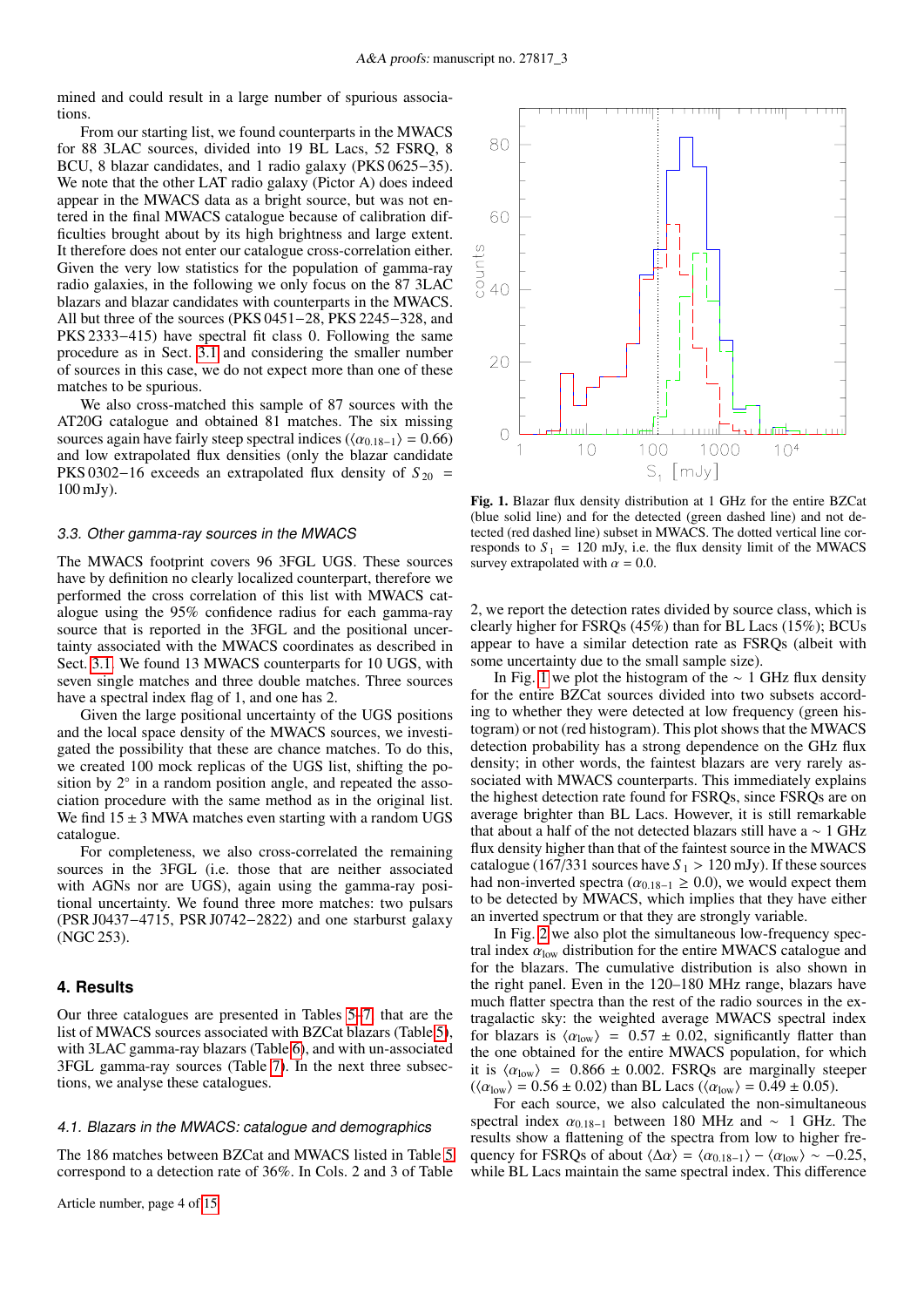

<span id="page-4-0"></span>Fig. 2. Low-frequency spectral index counts (left) and cumulative (right) distributions for the entire MWACS catalogue (blue line) compared with BZCat-MWACS blazars (red line). Because the population counts are very different, normalized distributions are shown. The *x*-axis range is limited to the interval  $-1.5 < \alpha_{\text{low}} < 2.5$  for illustration purposes.

Table 3. Average spectral indices for BZCat and 3LAC source classes.

<span id="page-4-1"></span>

| Sample             | Class       | $\langle \alpha_{\text{low}} \rangle \pm \sigma_{\langle \alpha_{\text{low}} \rangle}$ | $\langle \alpha_{0.18-1} \rangle \pm \sigma_{\langle \alpha_{0.18-1} \rangle}$ | $n_{\text{low}}$ , 0.18–1 | $\langle \alpha_{1-20} \rangle \pm \sigma_{\langle \alpha_{1-20} \rangle}$ | $n_{1-20}$ |
|--------------------|-------------|----------------------------------------------------------------------------------------|--------------------------------------------------------------------------------|---------------------------|----------------------------------------------------------------------------|------------|
| (1)                | (2)         | (3)                                                                                    | (4)                                                                            | (5)                       |                                                                            |            |
| <b>BZCat-MWACS</b> | Total       | $0.57 \pm 0.02$                                                                        | $0.337 \pm 0.013$                                                              | 186                       | $0.096 \pm 0.004$                                                          | 170        |
|                    | <b>FSRO</b> | $0.56 \pm 0.02$                                                                        | $0.297 \pm 0.014$                                                              | 147                       | $0.097 \pm 0.005$                                                          | 139        |
|                    | <b>BLL</b>  | $0.49 \pm 0.05$                                                                        | $0.46 \pm 0.03$                                                                | 23                        | $0.105 \pm 0.014$                                                          | 18         |
| 3LAC-MWACS         | Total       | $0.50 + 0.03$                                                                          | $0.305 \pm 0.017$                                                              | 87                        | $0.074 \pm 0.005$                                                          | 81         |
|                    | <b>FSRO</b> | $0.49 \pm 0.04$                                                                        | $0.18 \pm 0.02$                                                                | 52                        | $0.038 \pm 0.006$                                                          | 52         |
|                    | BLL         | $0.42 \pm 0.06$                                                                        | $0.39 \pm 0.04$                                                                | 19                        | $0.138 \pm 0.012$                                                          | 17         |
|                    |             |                                                                                        |                                                                                |                           |                                                                            |            |

Notes. For each set, we report the weighted average and the error on the weighted average. Weights  $w_i$  on each spectral index  $\alpha_i$  are determined as  $1/\sigma_i$ , where  $\sigma_i$  is the uncertainty on the spectral index as provided in the MWACS catalogue at low frequency, or is determined through propagation<br>of the uncertainty on the measured flux density for  $\sigma_{0.18,1}$  and of the uncertainty on the measured flux density for  $\alpha_{0.18-1}$  and  $\alpha_{1-20}$ . The weighted average is then  $\langle \alpha \rangle = \sum_{i=1}^{n} w_i \alpha_i / \sum_{i=1}^{n} w_i$  and the associated error is  $\sigma^2 = 1/\sum_{i=1}^{n} w_i$ error is  $\sigma_{\langle \alpha \rangle}^2 = 1/\sum_{i=1}^n w_i$ .

between FSRQs and BL Lacs stems from the average low flux density of BL Lacs at ∼ 1 GHz because faint sources can reach the MWACS detection threshold more easily if they steepen at low frequency.

Finally, for the subset of sources with AT20G counterparts, we also computed the high-frequency spectral index  $\langle \alpha_{1-20} \rangle$  between ∼ 1 and 20 GHz. In this frequency range, the spectra are much flatter ( $\langle \alpha_{1-20} \rangle$  = 0.096±0.004), and no difference is found between FSRQs and BL Lacs. We report all the weighted mean values and the associated errors for the spectral indices in the various frequency ranges in Table [3.](#page-4-1)

## 4.2. Gamma-ray blazars in the MWACS: catalogue and demographics

Table [6](#page-12-0) reports the list of the 87 matches between the 3LAC and the MWACS catalogues. In Table [2](#page-2-4) (Cols. 4 and 5) we also report the detection rate for the entire sample and for the individual sub-classes. The overall low-frequency detection rate is 35.2%. If we only consider the confirmed blazars, however, it increases

to 45.4%, which is significantly higher than for the overall blazar population discussed in Sect. [4.1.](#page-3-2) In the sub-classes, the detection rate is highest for FSRQ (73.2%) and much lower for BL Lacs (21.8%); BCUs are in between (50.0%). Again, within each single class, gamma-ray detected sources have a larger detection rate at low frequency than the same kind of sources considered independently of their gamma-ray activity. Blazar candidates have a low detection rate of 11.0%, not surprisingly given their low average 1 GHz radio flux densities.

In Fig. [3](#page-5-0) we show the histogram of the gamma-ray energy flux above  $E > 100$  MeV averaged over the four years of the *Fermi*-LAT data. We indicate separately the set of all the 3LAC sources and the subsets of MWACS detected and not detected sources. The detected sources have higher gamma-ray fluxes or, in other words, the MWACS detection rate is higher for higher gamma-ray fluxes. Moreover, the detection rate above  $4 \times 10^{-11}$  erg cm<sup>-2</sup> s<sup>-1</sup> is 76% (16/21) and quite uniform across source types. The lower overall MWACS detection rate for BL Lacs with respect to FSRQs arises from the lower gamma-ray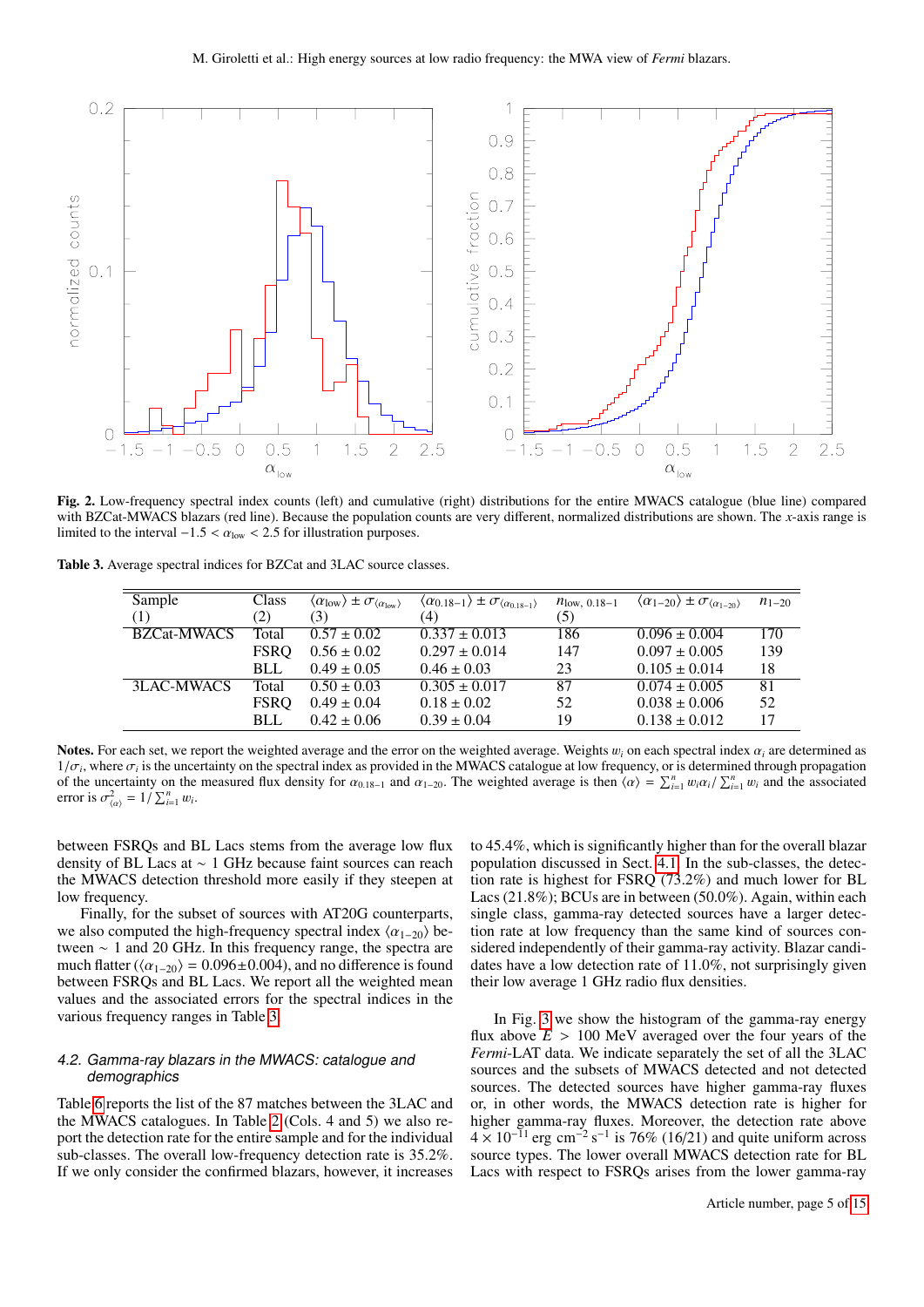

<span id="page-5-0"></span>Fig. 3. Gamma-ray flux at  $E > 100$  MeV distribution for the entire 3LAC sample (solid blue line). Dashed lines show separately the distribution for 3LAC sources with or without an MWACS counterpart (green and red lines, respectively).

flux sources. This indicates that long-term gamma-ray and lowfrequency radio fluxes are somehow correlated (see Sect. [4.3\)](#page-5-1).

The low-frequency spectral index of the gamma-ray blazars is slightly flatter (by about  $\Delta \alpha = 0.07$ ) than the index of the entire blazar population (Table [3,](#page-4-1) Col. 3). Some flattening is also present in the low-to-mid and mid-to-high spectral indices. For the whole gamma-ray population and within each sub-class, the trend overall is one of flatter spectral indices as higher frequency ranges are considered.

## <span id="page-5-1"></span>4.3. Radio and gamma-ray correlation

As suggested in the previous section, it is relevant to search for a possible correlation between low-frequency radio flux densities and gamma-ray fluxes in blazars. We show in Fig. [4](#page-5-2) the scatter plot of the gamma ray energy flux at  $E > 100$  MeV vs.  $S_{0.18}$ . The *x*-axis range starts at  $S_{0.18} = 120$  mJy, which corresponds to the lowest flux density of sources included in the MWACS. Below this threshold, we show the distribution of the gamma-ray flux for the blazars not detected in MWACS.

A simple linear fit yields a slope of  $m = 0.32 \pm 0.13$ , a linear correlation coefficient of  $r = 0.26$ , and a null-hypothesis *p*-value of  $p = 1.5 \times 10^{-2}$ , with 87 data points. This fit is somewhat in-<br>fluenced by the brightest radio source (PKS 0521–36). When we fluenced by the brightest radio source (PKS 0521−36). When we exclude this source from the sample, however, we still obtain a correlation coefficient of  $r = 0.22$  and a slightly flatter, but still consistent, slope  $m = 0.30 \pm 0.14$ . To assess the significance of the observed correlation for the detected sources, we carried out a dedicated analysis based on the method described by [Pavlidou](#page-8-14) [et al.](#page-8-14) [\(2012\)](#page-8-14) that has been applied by [Ackermann et al.](#page-7-3) [\(2011a\)](#page-7-3); this method combines data randomization in luminosity space (to ensure that the randomized data are intrinsically, and not just apparently, uncorrelated) and significance assessment in flux space (to explicitly avoid Malmquist bias and automatically ac-



<span id="page-5-2"></span>Fig. 4. *Fermi*-LAT gamma-ray and MWACS fluxes for 3LAC blazars. In the main panel (right), we show the 4 yr gamma-ray energy flux at  $E > 100$  MeV vs. MWACS radio flux density at 180 MHz; the dashed line is the best-fit linear regression. In the smaller left panel, we show the gamma-ray flux distribution for blazars that are not detected in MWACS; gamma-ray flux increases along the y-axis, and simple counts increase right-to-left along the *x*-axis.

count for the limited dynamic range in both frequencies and the presence of undetected sources). Since the method randomizes luminosities, we considered only sources with a measured redshift, which constitute the large majority of our sample (76 out of 87); moreover, it was shown that for reasonable assumptions on the redshift distribution of the sources without a known *<sup>z</sup>*, the method provides a conservative estimate of the significance.

We show the results in Table [4.](#page-6-1) The observed distributions provide evidence of only a low-significance correlation for the entire population ( $p = 6.1 \times 10^{-2}$ ), and of no significant correlation at all when only ESROs are considered ( $p = 0.15$ ). We lation at all when only FSRQs are considered ( $p = 0.15$ ). We did not consider other smaller sub-samples (e.g. only BL Lacs, or only the flattest spectrum sources) because the number of objects would not have provided a statistically significant result.

The histogram in the left panel of Fig. [4](#page-5-2) shows that the gamma-ray flux distribution of the gamma-ray blazars without a MWACS counterpart is consistent with the trend estimated for the detected sources. Future, deeper low-frequency surveys will probe this population and provide deeper insight into the possible correlation.

#### 4.4. Other gamma-ray sources in the MWACS

We list in Table [7](#page-14-0) the ten UGS that have one or more counterparts in the MWACS catalogue. Given the high spatial density of MWACS sources, it is not possible to claim any of them as a statistically significant association. We nonetheless list them here as a reference for possible follow-ups. In particular, 3FGL J0026.2−4812 and 3FGL J2130.4−4237 are spatially consistent with two moderately bright and flat-spectrum MWACS and SUMSS sources: MWACS J0025.6−4816, with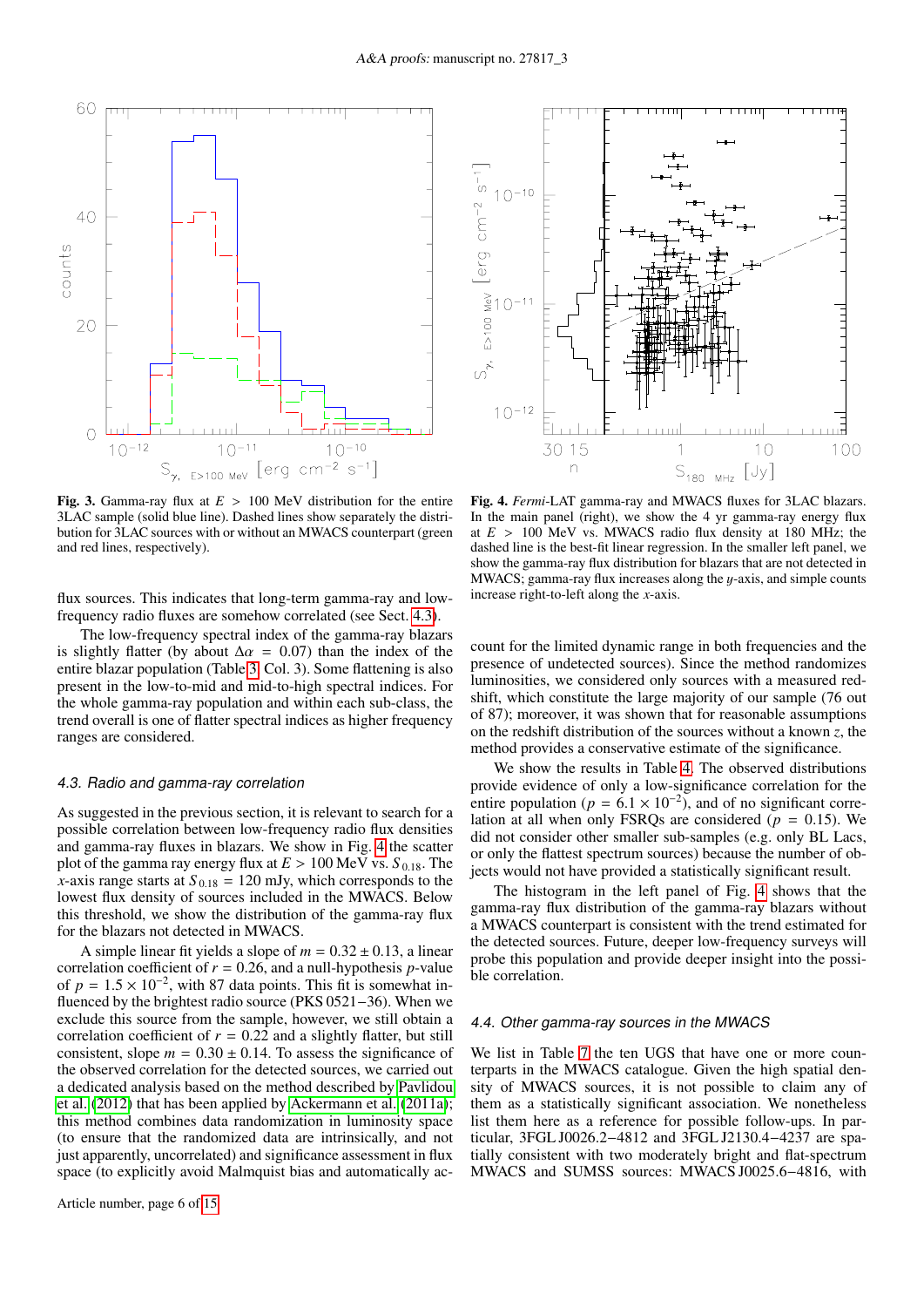<span id="page-6-1"></span>Table 4. Correlation coefficient and significance for gamma-ray vs. MWACS data.

| Sample                   | $\#$ objects $\#$ redshift bins | $\mathbf{r}$      |                   | <i>p</i> -value                    |
|--------------------------|---------------------------------|-------------------|-------------------|------------------------------------|
| (1)                      |                                 | 4)                | (5)               | (6)                                |
| All sources              |                                 | $0.26 \quad 0.27$ |                   |                                    |
| All sources, with $z$ 76 |                                 |                   |                   | $0.29$ $0.31$ $6.1 \times 10^{-2}$ |
| <b>FSRO</b>              |                                 | 0.21              | $0.25 \quad 0.15$ |                                    |

Notes. In each row, we indicate the sample considered in Col. (1), the number of objects included (Col. 2), and the redshift bins used for the statistical analysis (Col. 3), the Pearson  $r$  and Spearman  $\rho$  correlation coefficients and the statistical significance for the correlation between MWACS flux density and gamma-ray energy flux *<sup>S</sup>* γ (Cols. 4, 5, and 6) determined using the method of [Pavlidou et al.](#page-8-14) [\(2012\)](#page-8-14). The method does not consider sources without a measured redshift, therefore values in Cols. 3 and 6 are not determined for the entire sample.

 $S_{0.18} = 0.65$  Jy and  $\alpha_{0.18-1} = 0.50$ , and MWACS J2131.1-4234, with  $S_{0.18} = 1.04$  Jy and  $\alpha_{0.18-1} = 0.63$ .

# <span id="page-6-0"></span>**5. Discussion and conclusions**

The MWACS is at present the deepest wide-area survey at low frequency. By comparison, the VLA Low-frequency Sky Survey (VLSS [Cohen et al. 2007\)](#page-7-7) has a typical rms noise level of  $\langle \sigma \rangle \approx 0.1$  Jy beam<sup>-1</sup>. The VLSS blazar detection rate reported<br>by Massaro et al. (2013b) was only  $\sim 26\%$  so that the sample by [Massaro et al.](#page-8-3) [\(2013b\)](#page-8-3) was only ∼ 26%, so that the sample presented in Table [5](#page-9-0) becomes the deepest low-frequency blazar sample ever assembled. Moreover, this sample has simultaneous spectral information by construction, which is extremely valuable for studying core-dominated sources like blazars.

In the widely accepted unified scheme of radio-loud AGNs [\(Urry & Padovani 1995\)](#page-8-15), blazars are the aligned counterparts of radio galaxies; in particular, BL Lacs are the aligned counterparts of low-power, edge-dimmed FR1 radio galaxies, and FSRQs are the aligned versions of high radio power, edgebrightened FR2 radio galaxies. This scheme has met with success, and Doppler boosting of radiation emitted from relativistic jets closely aligned to our line of sight (within  $\sim$  5°) successfully explains most observational properties of blazars. However, Doppler boosting itself makes the blazar flat-spectrum cores apparently much brighter than the extended radio lobes, which then become very hard to study unless high-sensitivity images with high angular resolution are taken. For this reason, the opening of the low radio frequency window is of great value to the study of the extended emission in blazars [\(Massaro et al. 2013a,](#page-8-1)[b,](#page-8-3) [2014;](#page-8-13) [Nori et al. 2014;](#page-8-2) [Trüstedt et al. 2014\)](#page-8-16), and ultimately for the full validation of the unified schemes.

Our work has shown that the MWACS spectra of the blazars in our catalogues are on average (1) flatter (by about  $\Delta \alpha \sim 0.3$ ) than those of the entire MWACS population and (2) steeper (by about  $\Delta \alpha \sim -0.2$ ) than those of the same blazar population when considered between 180 MHz and ∼ 1 GHz. The first fact shows that the core component still contributes significantly to the total emission. The second result is direct proof that extended, steep spectrum emission is also present in blazars.

The (mildly) significant correlation between the lowfrequency flux density and the gamma-ray energy flux, which is produced in the vicinity of the jet base, is also consistent with this scenario. Various works considering higher frequency radio observations have revealed a stronger and more significant correlation between the GHz-domain and gamma-ray data, for instance for the 1LAC samples [\(Ackermann et al. 2011a;](#page-7-3) [Ma](#page-8-11)[hony et al. 2010;](#page-8-11) [Ghirlanda et al. 2010,](#page-8-17) [2011\)](#page-8-18). The fact that the MWACS data still provide a correlation, but weaker, agrees with additional, but not overwhelming, extended emission that is not beamed and therefore not correlated with the gamma rays.



<span id="page-6-2"></span>Fig. 5. Gamma-ray luminosity vs. low-frequency spectral index for the 3LAC-MWACS sample.

Our spectral index measurements allowed us to estimate the intensity ratio between the emission from the flat-spectrum core and the steep-spectrum lobes. We assumed that the mean spectral index of the MWACS catalogue describes the extended emission component and that the  $\alpha_{1-20}$  measured for our blazar population is a good approximation of the flat spectrum core spectral index. We decomposed the total flux density  $S(v)$  as

$$
S(v) = k_c v^{-\alpha_c} + k_l v^{-\alpha_l},
$$

where  $k_c$  and  $\alpha_c$  indicate the normalization and spectral index of the core component, and  $k_l$  and  $\alpha_l$  are the same quantities for the lobes. By substituting  $\alpha_c = 0.096$  and  $\alpha_l = 0.866$  and requiring that the average index between 120 and 180 MHz is  $\alpha_{\text{low}} = 0.57$ , we determined that  $k_l/k_c \sim 75$ .

Although  $k_l$  and  $k_c$ , as well as their simple ratio, have little physical meaning by themselves, they are useful since they allow us to estimate the core-to-lobe flux density ratio at any frequency. For instance, the core-to-lobe flux density ratio is  $\sim 0.53$ at 120 MHz and <sup>∼</sup> <sup>0</sup>.73 at 180 MHz, indicating that the core still contributes at low frequency, but the majority of the flux density is emitted in the lobes. With increasing frequency, the core becomes the dominant component, with  $S_c/S_l \sim 3.5$  at 1 GHz, and as large as  $\sim$  27 at 20 GHz.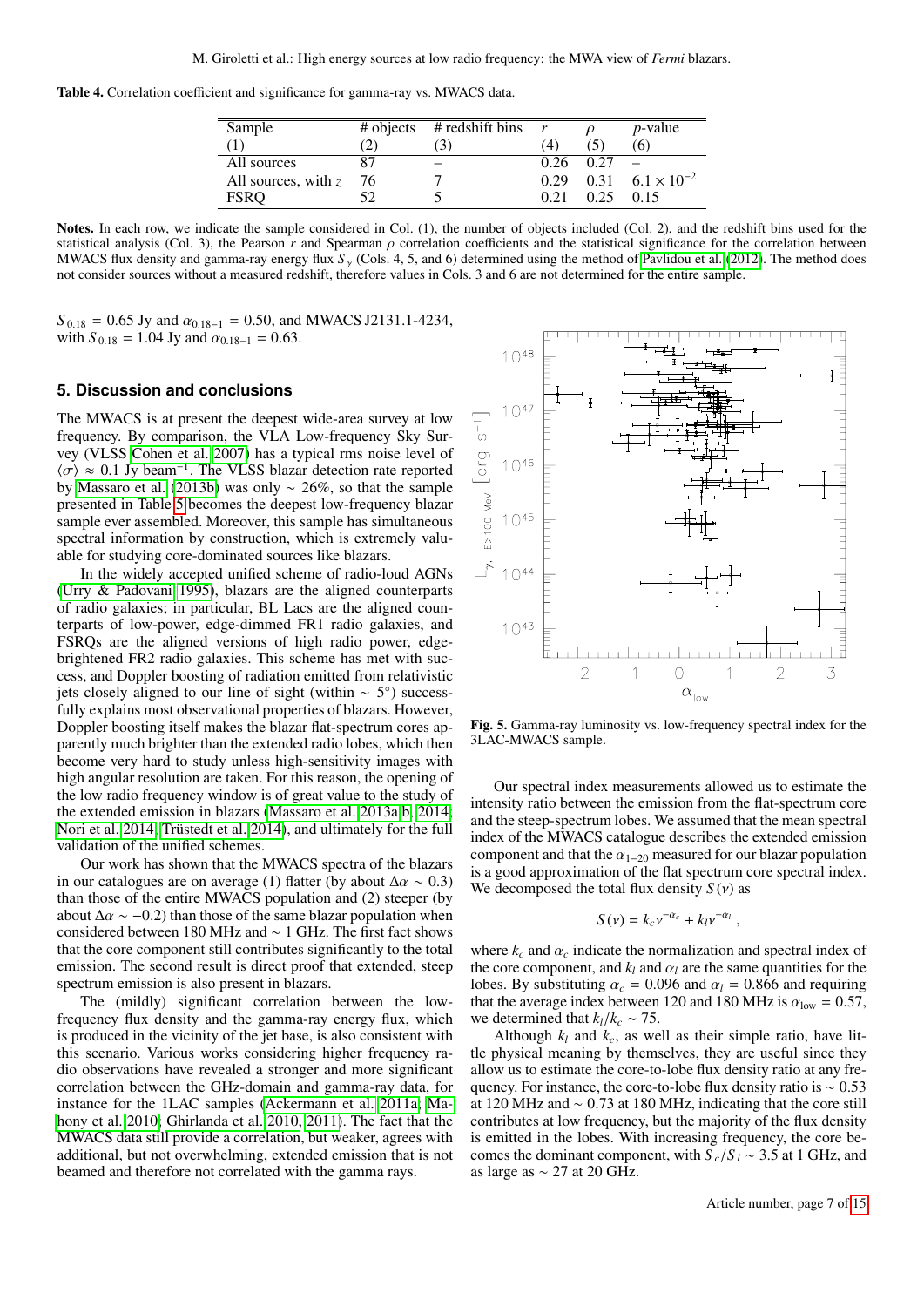Clearly, these values are based on the mean indices and therefore are only suggestive of the average behaviour of the population. Moreover, the MWACS detected sources only constitute about 36% of the blazar population; about one half of the remaining blazars certainly have flat or inverted spectra, while we can say little about the other half. In general, these results will need to be complemented with deeper low-frequency surveys. Each single source can have wildly different contributions; in particular, the amount of Doppler beaming at the base of the jet can dramatically change the core flux and, accordingly, the component ratio. This is certainly the case for the sources with the flattest (or even inverted) MWACS spectral indices. We can directly test this by comparing the gamma-ray luminosity *<sup>L</sup>*γ (which is affected by Doppler beaming) to  $\alpha_{\text{low}}$ . In Fig. [5](#page-6-2) we show the plot of these two quantities. While the points are scattered, the plot shows that the most inverted sources have generally a high gamma-ray luminosity (above  $10^{46}$  erg s<sup>-1</sup>), whereas the steeper sources span the entire range in luminosity, down to  $5.4 \times 10^{42}$  erg s<sup>-1</sup>. Of course, the situation is also complicated by several other factors, such as luminosity distance and source by several other factors, such as luminosity distance and source type.

A larger luminosity distance corresponds to higher redshift so that the observed radiation is emitted at higher frequency in the rest frame, where the spectra are flatter; this has a qualitatively similar behaviour to the one produced by the core dominance: more luminous sources have flatter spectra both because they are more beamed and because their rest-frame spectra are intrinsically flatter. In this context, we have noted in Sect. [3.1](#page-2-3) that most sources in the BZCat-MWACS sample also have a high radio frequency counterpart in AT20G. Of the few that do not, most are typically below the AT20G sensitivity if we extrapolate from low-frequency flux density and  $\alpha_{0.18-1}$ . Interestingly, there are just two sources that have an extrapolated 20 GHz flux density higher than 100 mJy and they are both FSRQs at high redshift: 5BZQJ2300-2644 (*<sup>z</sup>* <sup>=</sup> <sup>1</sup>.476) and 5BZQJ2327-1447  $(z = 2.465)$ , while the mean *z* in this sub-sample is  $z = 0.9$  (in particular, they are the second and fourth most distant in the 16 source subsample). This could suggest that the rest-frame spectrum of blazars shows a rather complex behaviour, with a new steepening at even higher frequency  $(> 20 \text{ GHz})$  after the flattening between the MWA band and the few GHz domain. A similar high-frequency spectral behaviour for compact sources has been reported by [Chhetri et al.](#page-7-8) [\(2012\)](#page-7-8) and [Massardi et al.](#page-8-19) [\(2016\)](#page-8-19).

We note that the gamma-ray luminosity is generally dependent on the source type [\(Ackermann et al. 2011b,](#page-7-6) [2015\)](#page-7-2), with FSRQs more luminous than BL Lacs. By the peak of the synchrotron component of their SED, blazars are further classified into low-, intermediate-, or high-synchrotron peaked (LSP, ISP, HSP, respectively) sources that are characterized by a synchrotron peak frequency  $v_{\text{peak}}$  (Hz) such that  $\log v_{\text{peak}} < 14$ ,  $14 < \log v_{\text{peak}} < 15$ , and  $\log v_{\text{peak}} > 15$ , respectively. The gamma-ray luminosity decreases from LSP to HSP blazars, similar to what has already been suggested for the blazar sequence by [Fossati et al.](#page-7-9) [\(1998\)](#page-7-9). While this scenario is the subject of a lively and long-lasting debate (e.g. [Giommi & Padovani 2015;](#page-8-20) [Potter](#page-8-21) [& Cotter 2013;](#page-8-21) [Meyer et al. 2011\)](#page-8-22), we note that our sample is mainly composed of FSRQ (which are typically LSP blazars). The reason for this composition lies in the still somewhat limited sensitivity of the MWACS. As we have noted, the present sample is the deepest available at present; however, faint sources like BL Lacs, and HSP blazars in particular, have lower flux density, and deeper catalogues are necessary to study the blazar population in greater depth.

Article number, page 8 of [15](#page-0-0)

In the very near future, significant resources are expected to become available, such as the recently released LOw Frequency Array (LOFAR) Multifrequency Snapshot Sky Survey (MSSS, e.g. [Heald et al. 2015\)](#page-8-23) and the GaLactic and Extragalactic All-Sky MWA Survey (GLEAM, [Wayth et al. 2015\)](#page-8-24). On the path towards the Square Kilometer Array, it will be possible to greatly extend the current picture of the connection between high-energy and radio emission in blazars [\(Giroletti et al. 2015\)](#page-8-25) and more generally between the core and extended emission in radio-loud AGNs. The new catalogues will indeed allow us to characterize the low-frequency spectral properties of the still significant population of blazars that are missed in the present work. MSSS and GLEAM, which also partly overlap, will provide a combined dataset that is ideal for studying the low-frequency properties of *Fermi*-LAT blazars (1) simultaneously and (2) for the full sky. Moreover, because the new surveys will also cover the Galactic plane, important results might be obtained in the study of pulsars and other astrophysical accelerators such as supernovae.

For UGS sources, the situation is more complicated. The spatial density of low-frequency sources is already too high to claim associations only based on the spatial coincidence, and this is bound to increase at lower flux density limits. It will be necessary to take additional features into account to recognize sources of known gamma-ray emitters. This includes for example a flat spectrum (for core-dominated blazars) or pulsed emission.

*Acknowledgements.* MG acknowledges financial support and kind hospitality during his visits at Curtin University and Sydney Institute for Astrophysics. We acknowledge financial contribution from grant PRIN−INAF−2011. This research has made use of the VizieR catalogue access tool, CDS, Strasbourg, France, and of NASA's Astrophysics Data System.

This scientific work makes use of the Murchison Radio-astronomy Observatory, operated by CSIRO. We acknowledge the Wajarri Yamatji people as the traditional owners of the Observatory site. Support for the operation of the MWA is provided by the Australian Government Department of Industry and Science and Department of Education (National Collaborative Research Infrastructure Strategy: NCRIS), under a contract to Curtin University administered by Astronomy Australia Limited. We acknowledge the iVEC Petabyte Data Store and the Initiative in Innovative Computing and the CUDA Center for Excellence sponsored by NVIDIA at Harvard University.

The *Fermi* LAT Collaboration acknowledges generous ongoing support from a number of agencies and institutes that have supported both the development and the operation of the LAT as well as scientific data analysis. These include the National Aeronautics and Space Administration and the Department of Energy in the United States, the Commissariat à l'Energie Atomique and the Centre National de la Recherche Scientifique / Institut National de Physique Nucléaire et de Physique des Particules in France, the Agenzia Spaziale Italiana and the Istituto Nazionale di Fisica Nucleare in Italy, the Ministry of Education, Culture, Sports, Science and Technology (MEXT), High Energy Accelerator Research Organization (KEK) and Japan Aerospace Exploration Agency (JAXA) in Japan, and the K. A. Wallenberg Foundation, the Swedish Research Council and the Swedish National Space Board in Sweden. Additional support for science analysis during the operations phase is gratefully acknowledged from the Istituto Nazionale di Astrofisica in Italy and the Centre National d'Études Spatiales in France.

## **References**

<span id="page-7-0"></span>Abdo, A. A., Ackermann, M., Ajello, M., et al. 2010, ApJS, 188, 405

- <span id="page-7-1"></span>Acero, F., Ackermann, M., Ajello, M., et al. 2015, ApJS, 218, 23
- <span id="page-7-3"></span>Ackermann, M., Ajello, M., Allafort, A., et al. 2011a, ApJ, 741, 30
- <span id="page-7-6"></span>Ackermann, M., Ajello, M., Allafort, A., et al. 2011b, ApJ, 743, 171
- <span id="page-7-2"></span>Ackermann, M., Ajello, M., Atwood, W. B., et al. 2015, ApJ, 810, 14
- <span id="page-7-5"></span>Bock, D. C.-J., Large, M. I., & Sadler, E. M. 1999, AJ, 117, 1578
- <span id="page-7-8"></span>Chhetri, R., Ekers, R. D., Mahony, E. K., Jones, P. A., Massardi, M., Ricci, R., & Sadler, E. M. 2012, MNRAS, 422, 2274
- <span id="page-7-7"></span>Cohen, A. S., Lane, W. M., Cotton, W. D., Kassim, N. E., Lazio, T. J. W., Perley, R. A., Condon, J. J., & Erickson, W. C. 2007, AJ, 134, 1245
- <span id="page-7-4"></span>Condon, J. J., Cotton, W. D., Greisen, E. W., Yin, Q. F., Perley, R. A., Taylor, G. B., & Broderick, J. J. 1998, AJ, 115, 1693
- <span id="page-7-9"></span>Fossati, G., Maraschi, L., Celotti, A., Comastri, A., & Ghisellini, G. 1998, MN-RAS, 299, 433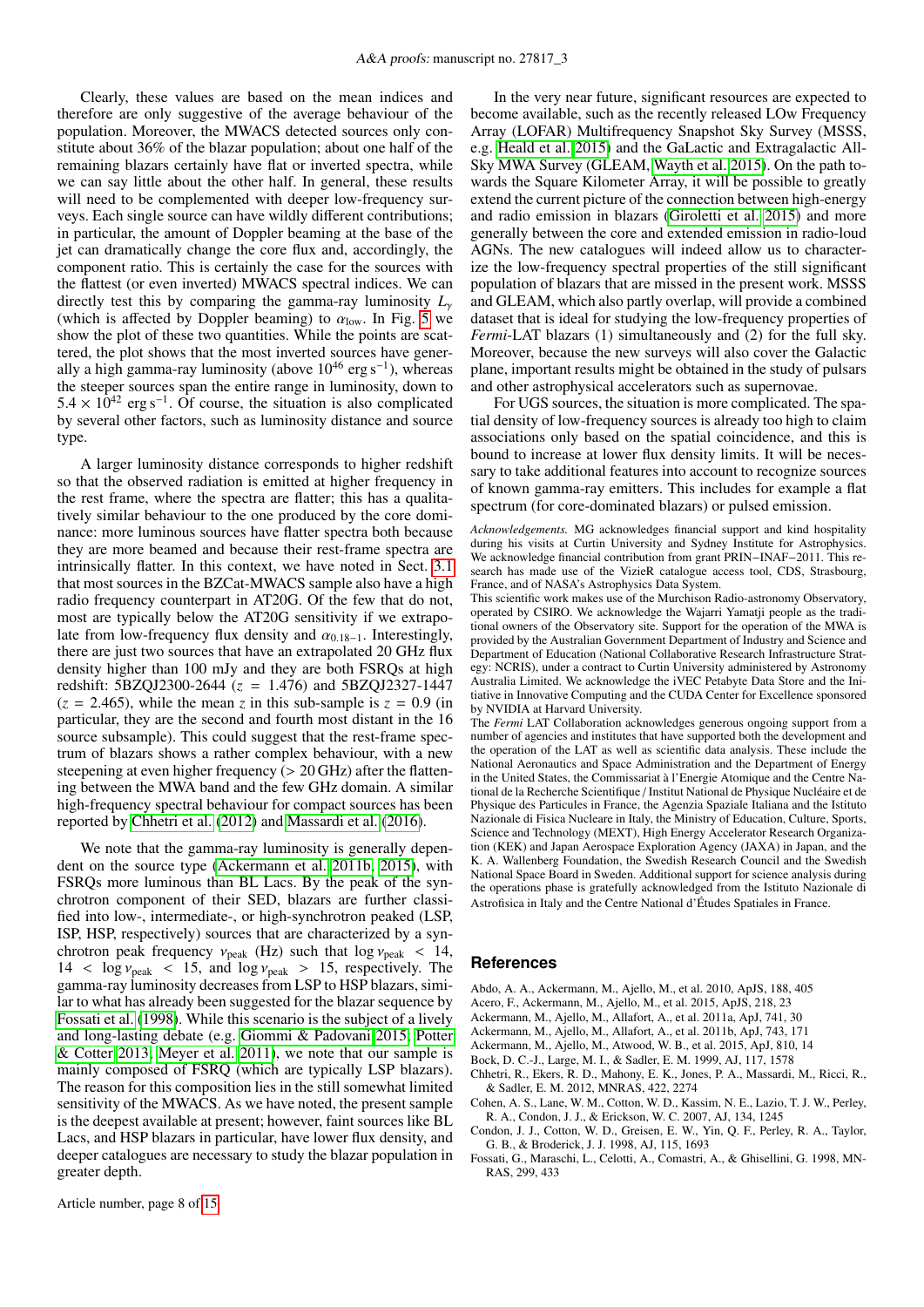- <span id="page-8-17"></span>Ghirlanda, G., Ghisellini, G., Tavecchio, F., & Foschini, L. 2010, MNRAS, 407, 791
- <span id="page-8-18"></span>Ghirlanda, G., Ghisellini, G., Tavecchio, F., Foschini, L., & Bonnoli, G. 2011, MNRAS, 413, 852
- <span id="page-8-20"></span>Giommi, P., & Padovani, P. 2015, MNRAS, 450, 2404
- <span id="page-8-25"></span>Giroletti, M., Orienti, M., D'Ammando, F., et al. 2015, aska.conf, 153
- <span id="page-8-23"></span>Heald, G. H., Pizzo, R. F., Orrú, E., et al. 2015, A&A, 582, A123
- <span id="page-8-5"></span>Hurley-Walker, N., Morgan, J., Wayth, R. B., et al. 2014, PASA, 31, e045
- <span id="page-8-8"></span>Komatsu, E., Dunkley, J., Nolta, M. R., et al. 2009, ApJS, 180, 330
- <span id="page-8-11"></span>Mahony, E. K., Sadler, E. M., Murphy, T., Ekers, R. D., Edwards, P. G., & Massardi, M. 2010, ApJ, 718, 587
- <span id="page-8-19"></span>Massardi, M., Bonaldi, A., Bonavera, L., De Zotti, G., Lopez-Caniego, M., & Galluzzi, V. 2016, MNRAS, 455, 3249
- <span id="page-8-9"></span>Massaro, E., Giommi, P., Leto, C., et al. 2009, A&A, 495, 691
- <span id="page-8-1"></span>Massaro, F., D'Abrusco, R., Giroletti, M., Paggi, A., Masetti, N., Tosti, G., Nori, M., & Funk, S. 2013a, ApJS, 207, 4
- <span id="page-8-3"></span>Massaro, F., Giroletti, M., Paggi, A., D'Abrusco, R., Tosti, G., & Funk, S. 2013b, ApJS, 208, 15
- <span id="page-8-13"></span>Massaro, F., Giroletti, M., D'Abrusco, R., Masetti, N., Paggi, A., Cowperthwaite, P. S., Tosti, G., & Funk, S. 2014, ApJS, 213, 3
- <span id="page-8-6"></span>Massaro, E., Maselli, A., Leto, C., Marchegiani, P., Perri, M., Giommi, P., & Piranomonte, S. 2015, Ap&SS, 357, 75
- <span id="page-8-10"></span>Mauch, T., Murphy, T., Buttery, H. J., Curran, J., Hunstead, R. W., Piestrzynski, B., Robertson, J. G., & Sadler, E. M. 2003, MNRAS, 342, 1117
- <span id="page-8-22"></span>Meyer, E. T., Fossati, G., Georganopoulos, M., & Lister, M. L. 2011, ApJ, 740,  $08$
- <span id="page-8-7"></span>Murphy, T., Sadler, E. M., Ekers, R. D., et al. 2010, MNRAS, 402, 2403
- <span id="page-8-0"></span>Nolan, P. L., Abdo, A. A., Ackermann, M., et al. 2012, ApJS, 199, 31
- <span id="page-8-2"></span>Nori, M., Giroletti, M., Massaro, F., D'Abrusco, R., Paggi, A., Tosti, G., & Funk, S. 2014, ApJS, 212, 3
- <span id="page-8-14"></span>Pavlidou, V., Richards, J. L., Max-Moerbeck, W., et al. 2012, ApJ, 751, 149
- <span id="page-8-21"></span>Potter, W. J., & Cotter, G. 2013, MNRAS, 436, 304
- <span id="page-8-12"></span>Taylor, M. B. 2005, ASPC, 347, 29
- <span id="page-8-4"></span>Tingay, S. J., Goeke, R., Bowman, J. D., et al. 2013, PASA, 30, e007
- <span id="page-8-16"></span>Trüstedt, J., Kadler, M., Brüggen, M., et al. 2014, evn..conf, 43
- <span id="page-8-15"></span>Urry, C. M., & Padovani, P. 1995, PASP, 107, 803
- van Haarlem, M. P., Wise, M. W., Gunst, A. W., et al. 2013, A&A, 556, A2
- <span id="page-8-24"></span>Wayth, R. B., Lenc, E., Bell, M. E., et al. 2015, PASA, 32, e025
- <sup>1</sup> INAF Osservatorio di Radioastronomia, via Gobetti 101, 40129 Bologna, Italy
- <sup>2</sup> Physics Department, University of Turin, via Pietro Giuria 1, I-10125 Turin, Italy
- Department of Physical Sciences, University of Naples Federico II, via Cinthia 9, 80126 Naples, Italy
- <sup>4</sup> Dipartimento di Fisica e Astronomia, Università di Bologna, via Ranzani 1, 40127, Bologna, Italy
- <sup>5</sup> Sydney Institute for Astronomy (SIfA), School of Physics, The University of Sydney, NSW 2006, Australia
- <sup>6</sup> ARC Centre of Excellence for All-sky Astrophysics (CAASTRO)
- 7 International Centre for Radio Astronomy Research (ICRAR), Curtin University, Bentley, WA 6102, Australia
- School of Chemical and Physical Sciences, Victoria University of Wellington, PO Box 600, Wellington 6140, New Zealand
- <sup>9</sup> University of Crete and Foundation for Research and Technology Hellas, 71003, Heraklion, Greece
- <sup>10</sup> CSIRO Astronomy and Space Science (CASS), PO Box 76, Epping, NSW 1710, Australia
- <sup>11</sup> Department of Physics and Electronics, Rhodes University, PO Box 94, Grahamstown 6140, South Africa
- <sup>12</sup> School of Earth and Space Exploration, Arizona State University, Tempe, AZ 85287, USA
- <sup>13</sup> Research School of Astronomy and Astrophysics, Australian National University, Canberra, ACT 2611, Australia
- MIT Haystack Observatory, Westford, MA 01886, USA
- <sup>15</sup> Raman Research Institute, Bangalore 560080, India
- <sup>16</sup> Kavli Institute for Astrophysics and Space Research, Massachusetts Institute of Technology, Cambridge, MA 02139, USA
- <sup>17</sup> Dunlap Institute for Astronomy and Astrophysics, University of Toronto, ON, M5S 3H4, Canada
- <sup>18</sup> Harvard-Smithsonian Center for Astrophysics, Cambridge, MA 02138, USA
- <sup>19</sup> Department of Physics, University of Washington, Seattle, WA 98195, USA
- <sup>20</sup> Department of Physics, University of Wisconsin–Milwaukee, Milwaukee, WI 53201, USA
- Department of Atmospheric, Oceanic and Space Sciences, University of Michigan, Ann Arbor, MI 48109, USA
- <sup>22</sup> School of Physics, The University of Melbourne, Parkville, VIC 3010, Australia
- <sup>23</sup> National Centre for Radio Astrophysics, Tata Institute for Fundamental Research, Pune 411007, India
- Netherlands Institute for Radio Astronomy (ASTRON), PO Box 2, 7990 AA Dwingeloo, The Netherlands
- <sup>25</sup> National Radio Astronomy Observatory, Charlottesville and Greenbank, USA
- <sup>26</sup> SKA Organisation, Macclesfield SK11 9DL, UK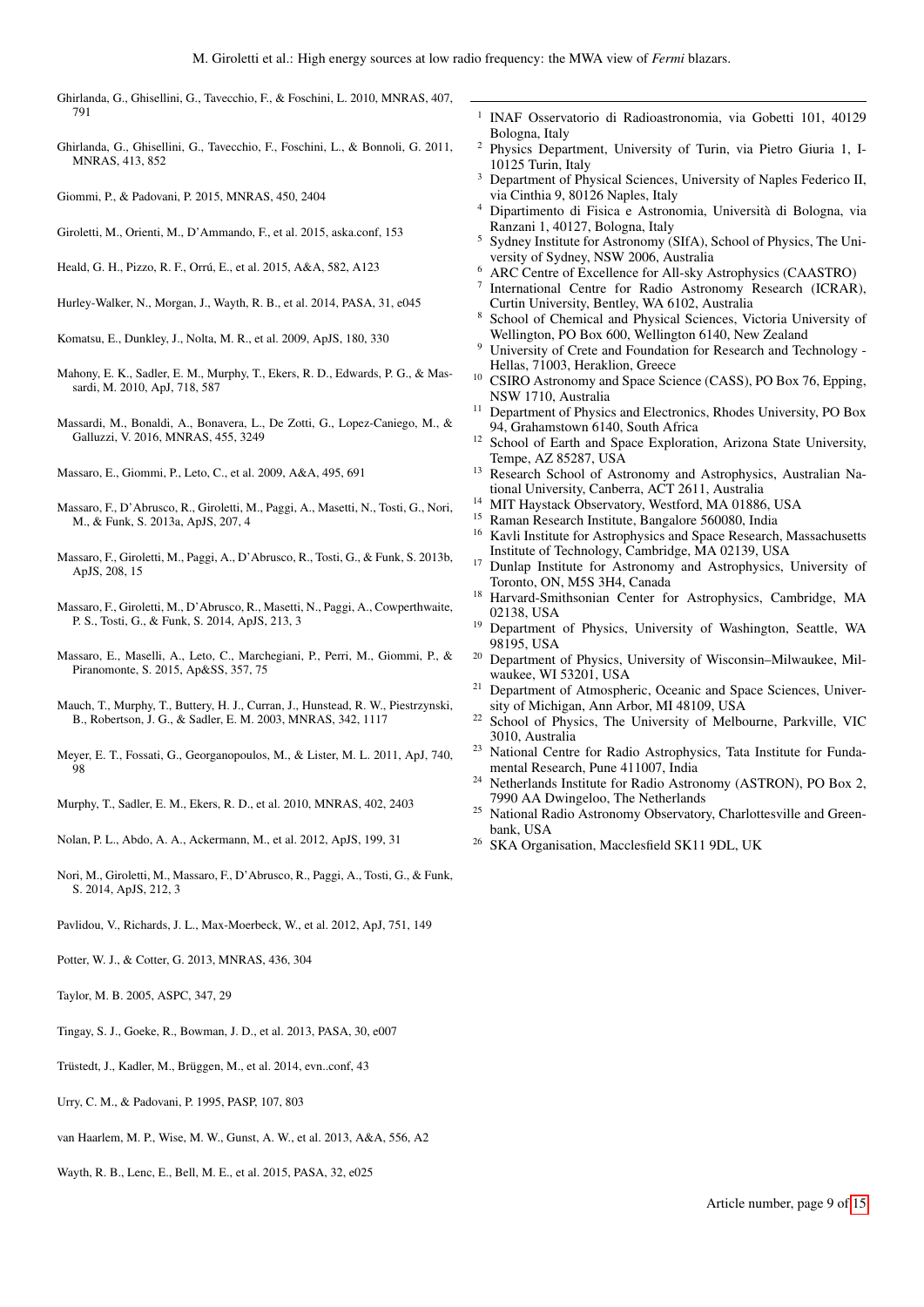| <b>Table 5. MWACS-BZCat sources</b> |  |
|-------------------------------------|--|
|-------------------------------------|--|

<span id="page-9-0"></span>

| <b>BZCat</b> name | Class   | $\mathcal{Z}$ | $\overline{S_1}$ | <b>MWACS</b> name | $\overline{S}_{0.18}$ | $\sigma_{S_{\,0.18}}$ | $\alpha_{\text{low}}$ | $\sigma_{\alpha_{\text{low}}}$ | Fit              |
|-------------------|---------|---------------|------------------|-------------------|-----------------------|-----------------------|-----------------------|--------------------------------|------------------|
|                   |         |               | (mJy)            |                   | (Jy)                  | (Jy)                  |                       |                                |                  |
| 5BZQ J0004-4736   | fsrq    | 0.884         | 909              | J0004.5-4736      | 0.47                  | 0.06                  | 0.16                  | 0.39                           | $\boldsymbol{0}$ |
| 5BZQ J0005-1648   | fsrq    | 0.78          | 263              | J0005.3-1648      | 0.58                  | 0.08                  | 1.29                  | 0.40                           | $\boldsymbol{0}$ |
| 5BZQ J0010-3027   | fsrq    | 1.19          | 315              | J0010.5-3027      | 0.45                  | 0.06                  | 1.42                  | 0.34                           | $\boldsymbol{0}$ |
| 5BZQ J0011-2612   | fsrq    | 1.096         | 210              | J0011.0-2612      | 0.26                  | 0.04                  | $-0.25$               | 0.59                           | $\boldsymbol{0}$ |
| 5BZQ J0015-1812   | fsrq    | 0.743         | 387              | J0015.0-1812      | 0.42                  | 0.06                  | 1.14                  | 0.44                           | $\boldsymbol{0}$ |
| 5BZQ J0017-2748   | fsrq    | 1.169         | 344              | J0018.0-2748      | 0.24                  | 0.04                  | $-0.50$               | 1.02                           | $\boldsymbol{0}$ |
| 5BZQ J0019-3031   | fsrq    | 2.677         | 507              | J0019.7-3031      | 0.30                  | 0.05                  | $-0.29$               | 0.59                           | $\boldsymbol{0}$ |
| 5BZQ J0025-2227   | fsrq    | 0.834         | 202              | J0025.4-2227      | 0.24                  | 0.04                  | 0.97                  | 0.59                           | $\boldsymbol{0}$ |
| 5BZQ J0030-4224   | fsrq    | 0.495         | 425              | J0030.3-4224      | 0.69                  | 0.08                  | 0.01                  | 0.29                           | $\boldsymbol{0}$ |
| 5BZQ J0032-2649   | fsrq    | 1.47          | 135              | J0032.5-2648      | 0.45                  | 0.06                  | $-0.42$               | 0.29                           | 1                |
| 5BZB J0032-2849   | bll     | 0.324         | 160              | J0032.5-2849      | 0.40                  | 0.06                  | 0.20                  | 0.47                           | $\boldsymbol{0}$ |
| 5BZQ J0038-2459   | fsrq    | 0.498         | 413              | J0038.2-2459      | 0.40                  | 0.05                  | $-0.43$               | 0.49                           | $\boldsymbol{0}$ |
| 5BZB J0040-2719   | bll     | 0.172         | 160              | J0040.2-2719      | 0.63                  | 0.08                  | 0.78                  | 0.19                           | 1                |
| 5BZQ J0049-5738   | fsrq    | 1.797         | 2111             | J0050.0-5738      | 3.41                  | 0.37                  | 0.77                  | 0.18                           | $\boldsymbol{0}$ |
| 5BZU J0058-5659   | bcu     | .             | 485              | J0058.7-5658      | 0.37                  | 0.06                  | 0.96                  | 0.50                           | $\boldsymbol{0}$ |
| 5BZQ J0102-2646   | fsrq    | 1.597         | 291              | J0102.9-2646      | 0.41                  | 0.05                  | $-0.22$               | 0.51                           | $\boldsymbol{0}$ |
| 5BZQ J0115-2804   | fsrq    | 2.579         | 439              | J0115.4-2805      | 0.41                  | 0.06                  | 0.21                  | 0.46                           | $\boldsymbol{0}$ |
| 5BZQ J0117-3357   | fsrq    | 0.647         | 415              | J0117.7-3357      | 1.48                  | 0.16                  | 0.69                  | 0.20                           | $\boldsymbol{0}$ |
| 5BZQ J0118-2141   | fsrq    | 1.165         | 447              | J0118.9-2141      | 0.65                  | 0.09                  | 0.46                  | 0.46                           | $\boldsymbol{0}$ |
| 5BZB J0120-2701   | bll     | .             | 934              | J0120.5-2701      | 1.80                  | 0.19                  | 0.46                  | 0.19                           | $\boldsymbol{0}$ |
| 5BZQ J0124-5113   | fsrq    | 1.104         | 251              | J0124.9-5113      | 0.40                  | 0.06                  | 0.73                  | 0.47                           | $\boldsymbol{0}$ |
| 5BZQ J0126-2222   | fsrq    | 0.717         | 612              | J0126.2-2222      | 2.67                  | 0.29                  | 0.53                  | 0.18                           | $\boldsymbol{0}$ |
| 5BZQ J0132-1654   | fsrq    | 1.02          | 830              | J0132.7-1655      | 1.30                  | 0.15                  | $-0.27$               | 0.28                           | $\boldsymbol{0}$ |
| 5BZU J0133-5200   | bcu     | .             | 352              | J0133.1-5200      | 0.31                  | 0.05                  | 0.46                  | 0.64                           | $\boldsymbol{0}$ |
| 5BZQ J0134-3843   | fsrq    | 2.14          | 569              | J0134.5-3843      | 0.94                  | 0.11                  | 0.68                  | 0.27                           | $\boldsymbol{0}$ |
| 5BZQ J0135-2008   | fsrq    | 1.141         | 559              | J0135.6-2009      | 0.50                  | 0.07                  | $-0.34$               | 0.44                           | $\boldsymbol{0}$ |
| 5BZQ J0137-2430   | fsrq    | 0.835         | 1181             | J0137.6-2431      | 4.04                  | 0.43                  | 0.75                  | 0.17                           | $\boldsymbol{0}$ |
| 5BZQ J0138-2711   | fsrq    | 2.999         | 261              | J0138.1-2711      | 0.35                  | 0.05                  | 1.26                  | 0.51                           | $\boldsymbol{0}$ |
| 5BZQ J0138-2254   | fsrq    | 1.895         | 512              | J0138.9-2255      | 2.60                  | 0.28                  | 0.76                  | 0.18                           | $\boldsymbol{0}$ |
| 5BZQ J0145-2733   | fsrq    | 1.148         | 923              | J0145.0–2733      | 0.95                  | 0.11                  | $-0.06$               | 0.31                           | $\boldsymbol{0}$ |
| 5BZG J0146-5202   | $bll-g$ | 0.098         | 324              | J0146.8-5202      | 1.58                  | 0.17                  | 1.01                  | 0.19                           | $\boldsymbol{0}$ |
| 5BZQ J0153-3310   | fsrq    | 0.61          | 1186             | $J0153.1 - 3310$  | 0.64                  | 0.08                  | $-0.10$               | 0.38                           | $\boldsymbol{0}$ |
| 5BZQ J0154-5107   | fsrq    | 1.582         | 447              | J0154.3-5107      | 0.23                  | 0.04                  | 1.41                  | 0.55                           | $\boldsymbol{0}$ |
| 5BZQ J0204-1701   | fsrq    | 1.74          | 1220             | J0204.9-1701      | 1.15                  | 0.14                  | 0.08                  | 0.31                           | $\boldsymbol{0}$ |
| 5BZU J0210-5101   | bcu     | 1.003         | 3493             | J0210.7-5100      | 6.02                  | 0.64                  | 0.50                  | 0.17                           | $\boldsymbol{0}$ |
| 5BZQ J0222-1615   | fsrq    | 0.698         | 590              | J0222.0-1615      | 1.18                  | 0.14                  | 0.88                  | 0.30                           | $\boldsymbol{0}$ |
| 5BZQ J0222-3441   | fsrq    | 1.49          | 683              | J0222.9-3441      | 0.44                  | 0.07                  | $-0.63$               | 0.61                           | $\boldsymbol{0}$ |
| 5BZQ J0223-5347   | fsrq    | 0.569         | 184              | J0223.5-5347      | 0.26                  | 0.04                  | 1.08                  | 0.51                           | $\boldsymbol{0}$ |
| 5BZQ J0228-5546   | fsrq    | 2.464         | 352              | J0228.3-5545      | 0.34                  | 0.06                  | 0.92                  | 0.77                           | 0                |
| 5BZQ J0231-3935   | fsrq    | 1.646         | 372              | J0231.8-3935      | 0.41                  | 0.06                  | 0.00                  | 0.53                           | $\boldsymbol{0}$ |
| 5BZQ J0235-4737   | fsrq    | 1.504         | 697              | J0235.1-4737      | 0.77                  | 0.09                  | 0.60                  | 0.25                           | $\boldsymbol{0}$ |
| 5BZQ J0236-2953   | fsrq    | 2.102         | 313              | J0236.5-2953      | 0.34                  | 0.05                  | 0.51                  | 0.62                           | $\boldsymbol{0}$ |
| 5BZQ J0246-4651   | fsrq    | 1.385         | 1498             | J0246.0-4651      | 3.23                  | 0.34                  | 0.70                  | 0.18                           | $\boldsymbol{0}$ |
| 5BZB J0248-1631   | bll     | $\ldots$      | 520              | $J0248.1 - 1631$  | 1.71                  | 0.19                  | 0.65                  | 0.21                           | $\boldsymbol{0}$ |
| 5BZQ J0252-2219   | fsrq    | 1.419         | 443              | J0252.8-2219      | 0.94                  | 0.11                  | 0.35                  | 0.27                           | $\theta$         |
| 5BZQ J0253-5441   | fsrq    | 0.539         | 964              | J0253.5–5441      | 0.84                  | 0.10                  | 0.55                  | 0.31                           | $\boldsymbol{0}$ |
| 5BZQ J0256-2137   | fsrq    | 1.47          | 367              | J0256.2-2137      | 1.09                  | 0.12                  | 0.21                  | 0.25                           | $\boldsymbol{0}$ |
| 5BZQ J0256-3315   | fsrq    | 1.915         | 180              | J0256.7-3315      | 0.37                  | 0.06                  | 0.91                  | 0.62                           | $\boldsymbol{0}$ |
| 5BZQ J0258-5052   | fsrq    | 0.834         | 741              | J0258.6-5051      | 1.40                  | 0.15                  | 0.71                  | 0.21                           | $\boldsymbol{0}$ |
| 5BZB J0303-2407   | bll     | 0.266         | 700              | J0303.4-2407      | 2.50                  | 0.27                  | 0.45                  | 0.18                           | $\mathbf{0}$     |
| 5BZQ J0307-4857   | fsrq    | 0.796         | 194              | J0307.6-4856      | 0.40                  | 0.05                  | 1.43                  | 0.41                           | $\mathbf{0}$     |
| 5BZQ J0317-2803   | fsrq    | 1.166         | 496              | J0317.5-2803      | 1.74                  | 0.19                  | 0.56                  | 0.20                           | $\boldsymbol{0}$ |
| 5BZQ J0321-3122   | fsrq    | 1.785         | 322              | J0321.5-3122      | 0.97                  | 0.11                  | 0.63                  | 0.26                           | $\boldsymbol{0}$ |
| 5BZQ J0327-2202   | fsrq    | 2.22          | 641              | J0328.0-2202      | 0.82                  | 0.10                  | $-0.04$               | 0.31                           | $\boldsymbol{0}$ |
| 5BZQ J0329-2357   | fsrq    | 0.895         | 683              | J0329.9-2357      | 2.53                  | 0.27                  | 0.89                  | 0.18                           | $\boldsymbol{0}$ |
| 5BZQ J0331-2524   | fsrq    | 2.69          | 320              | J0331.1-2524      | 0.66                  | 0.08                  | 0.95                  | 0.27                           | $\boldsymbol{0}$ |
| 5BZB J0334-4008   | bll     | $\cdots$      | 1042             | J0334.2-4008      | 0.44                  | 0.07                  | $-0.41$               | 0.66                           | $\boldsymbol{0}$ |
| 5BZQ J0336-3616   | fsrq    | 1.537         | 501              | J0336.9-3615      | 0.37                  | 0.06                  | 0.81                  | 0.65                           | $\boldsymbol{0}$ |
| 5BZB J0340-2119   | bll     | 0.233         | 1075             | J0340.6-2119      | 1.62                  | 0.18                  | 0.12                  | 0.20                           | $\boldsymbol{0}$ |
| 5BZQ J0343-2530   | fsrq    | 1.419         | 503              | J0343.3-2530      | 1.45                  | 0.16                  | 0.82                  | 0.19                           | $\boldsymbol{0}$ |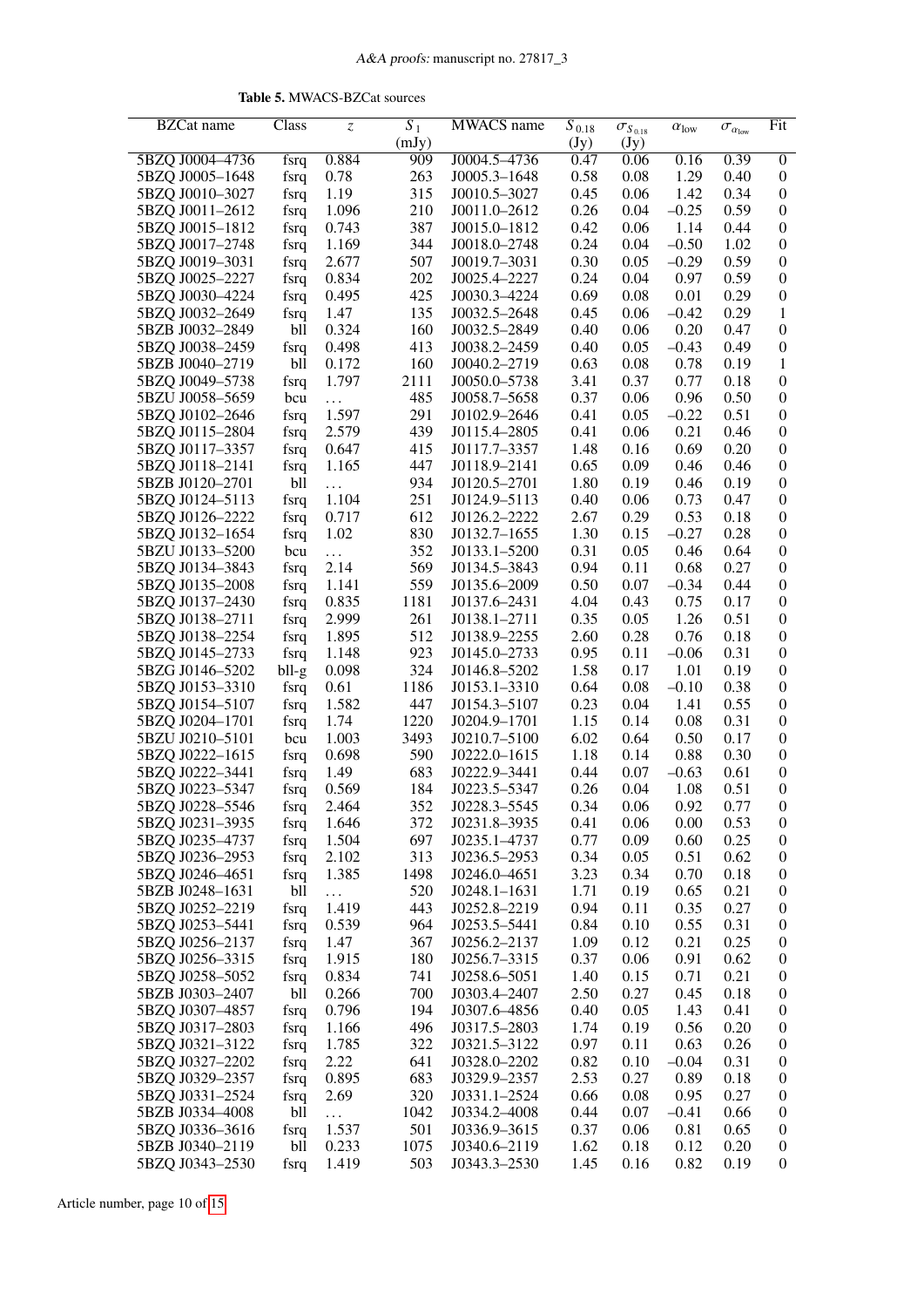| 5BZQ J0348-2749 | fsrq    | 0.991    | 840   | J0348.6-2749     | 1.08  | 0.13 | $-1.01$ | 0.32 | $\boldsymbol{0}$ |
|-----------------|---------|----------|-------|------------------|-------|------|---------|------|------------------|
| 5BZB J0357-4955 | bll     | 0.643    | 215   | J0357.0-4955     | 0.44  | 0.06 | 1.64    | 0.40 | $\boldsymbol{0}$ |
| 5BZB J0359-2615 | bll     | .        | 796   | $J0359.5 - 2615$ | 2.40  | 0.26 | 0.10    | 0.19 | $\boldsymbol{0}$ |
| 5BZQ J0402-3147 | fsrq    | 1.288    | 681   | J0402.3-3147     | 0.37  | 0.05 | $-0.59$ | 0.56 | $\boldsymbol{0}$ |
| 5BZQ J0403-2444 |         |          |       |                  | 0.29  |      |         |      |                  |
|                 | fsrq    | 0.598    | 167   | J0403.7-2444     |       | 0.05 | 2.86    | 0.47 | $\boldsymbol{0}$ |
| 5BZQ J0403-3605 | fsrq    | 1.417    | 1151  | J0403.9-3605     | 1.48  | 0.16 | $-0.11$ | 0.19 | $\boldsymbol{0}$ |
| 5BZU J0406-3826 | bcu     | 1.285    | 861   | J0407.0-3826     | 0.46  | 0.07 | $-0.50$ | 0.62 | $\boldsymbol{0}$ |
| 5BZQ J0411-5149 | fsrq    | 1.257    | 351   | J0411.6-5148     | 0.37  | 0.05 | 1.50    | 0.46 | $\boldsymbol{0}$ |
| 5BZQ J0412-4604 | fsrq    | 2.223    | 439   | J0412.8-4604     | 0.23  | 0.04 | 0.48    | 0.87 | $\boldsymbol{0}$ |
| 5BZU J0416-2056 | bcu     | 0.807    | 2779  | J0416.0-2056     | 12.62 | 1.34 | 0.67    | 0.17 | $\boldsymbol{0}$ |
| 5BZQ J0416-1851 | fsrq    | 1.536    | 1248  | J0416.6-1851     | 0.45  | 0.08 | $-0.15$ | 0.63 | $\boldsymbol{0}$ |
| 5BZQ J0424-3848 | fsrq    | 2.346    | 537   | J0424.5-3848     | 1.47  | 0.16 | 0.40    | 0.22 | $\boldsymbol{0}$ |
| 5BZQ J0424-3756 | fsrq    | 0.782    | 474   | J0424.7-3756     | 0.59  | 0.08 | 0.30    | 0.39 | $\boldsymbol{0}$ |
| 5BZB J0425-5331 | bll     | .        | 261   | $J0425.1 - 5331$ | 0.40  | 0.06 | 1.00    | 0.53 | $\boldsymbol{0}$ |
| 5BZB J0428-3756 | bll     | 1.11     | 753   | J0428.6-3756     | 0.92  | 0.11 | 0.77    | 0.24 | $\boldsymbol{0}$ |
|                 |         |          |       |                  |       |      |         | 0.21 |                  |
| 5BZQ J0429-4328 | fsrq    | 1.423    | 462   | J0429.4-4328     | 1.40  | 0.15 | 1.00    |      | $\boldsymbol{0}$ |
| 5BZQ J0432-5109 | fsrq    | 0.557    | 737   | J0432.3-5109     | 1.48  | 0.16 | 0.29    | 0.22 | $\boldsymbol{0}$ |
| 5BZQ J0434-4355 | fsrq    | 2.649    | 474   | J0434.0-4355     | 1.09  | 0.12 | 0.49    | 0.25 | $\boldsymbol{0}$ |
| 5BZQ J0437-2954 | fsrq    | 1.328    | 1092  | J0437.6-2954     | 6.17  | 0.66 | 0.73    | 0.17 | $\boldsymbol{0}$ |
| 5BZQ J0438-2012 | fsrq    | 2.146    | 494   | J0438.8-2012     | 1.37  | 0.15 | 0.40    | 0.22 | $\boldsymbol{0}$ |
| 5BZU J0439-3210 | bcu     | .        | 374   | J0439.5-3210     | 1.33  | 0.15 | 0.60    | 0.22 | $\boldsymbol{0}$ |
| 5BZQ J0439-3017 | fsrq    | 1.447    | 249   | J0439.9-3017     | 0.32  | 0.05 | 1.55    | 0.47 | $\boldsymbol{0}$ |
| 5BZQ J0440-4333 | fsrq    | 2.852    | 6362  | J0440.3-4333     | 7.63  | 0.81 | $-0.05$ | 0.17 | $\boldsymbol{0}$ |
| 5BZQ J0441-4313 | fsrq    | 0.593    | 334   | J0441.3-4313     | 0.51  | 0.07 | 1.24    | 0.37 | $\boldsymbol{0}$ |
| 5BZB J0441-2952 | bll-c   | .        | 576   | J0441.3-2952     | 1.96  | 0.21 | 0.27    | 0.20 | $\boldsymbol{0}$ |
| 5BZQ J0448-3659 | fsrq    | 0.561    | 408   | J0448.2-3659     | 1.61  | 0.17 | 0.73    | 0.17 | $\boldsymbol{0}$ |
| 5BZB J0449-4350 | bll     | 0.205    | 359   | J0449.4-4350     | 0.99  | 0.11 | 0.49    | 0.24 | $\boldsymbol{0}$ |
|                 |         |          |       |                  |       |      |         |      |                  |
| 5BZQ J0451-4653 | fsrq    | 0.602    | 476   | J0451.8-4652     | 0.19  | 0.03 | $-0.13$ | 0.94 | $\boldsymbol{2}$ |
| 5BZQ J0453-2807 | fsrq    | 2.564    | 2541  | J0453.2-2807     | 2.63  | 0.29 | $-0.11$ | 0.18 | $\mathbf{1}$     |
| 5BZQ J0455-4615 | fsrq    | 0.858    | 2100  | J0455.8-4615     | 7.23  | 0.77 | 0.70    | 0.17 | $\boldsymbol{0}$ |
| 5BZQ J0513-2159 | fsrq    | 1.296    | 648   | J0513.8-2159     | 0.52  | 0.07 | 0.12    | 0.40 | $\boldsymbol{0}$ |
| 5BZQ J0515-4556 | fsrq    | 0.194    | 1471  | J0515.7-4556     | 2.37  | 0.26 | 0.82    | 0.22 | $\boldsymbol{0}$ |
| 5BZQ J0516-1603 | fsrq    | 1.278    | 911   | $J0516.2 - 1603$ | 3.25  | 0.35 | 0.69    | 0.19 | $\boldsymbol{0}$ |
| 5BZQ J0521-1737 | fsrq    | 0.347    | 459   | J0521.3-1737     | 1.21  | 0.14 | 0.44    | 0.26 | $\boldsymbol{0}$ |
| 5BZU J0522-3627 | bcu     | 0.05655  | 15620 | J0522.9-3627     | 61.86 | 6.39 | 0.62    | 0.14 | $\boldsymbol{0}$ |
| 5BZQ J0525-4557 | fsrq    | 1.479    | 2126  | J0525.5-4557     | 3.85  | 0.41 | 0.91    | 0.18 | $\boldsymbol{0}$ |
| 5BZQ J0525-4318 | fsrq    | 2.164    | 456   | J0525.9-4317     | 1.05  | 0.12 | 1.20    | 0.26 | $\boldsymbol{0}$ |
| 5BZQ J0526-4830 | fsrq    | 1.3      | 377   | J0526.3-4830     | 0.54  | 0.07 | 0.60    | 0.43 | $\boldsymbol{0}$ |
| 5BZB J0533-4632 | bll     | 0.332    | 246   | J0533.7-4631     | 0.67  | 0.09 | 0.78    | 0.40 | $\boldsymbol{0}$ |
| 5BZQ J0534-3747 |         | 1.668    | 736   | J0534.3-3747     | 2.24  | 0.24 | 0.24    | 0.17 | $\boldsymbol{0}$ |
|                 | fsrq    |          |       |                  |       |      |         |      |                  |
| 5BZQ J0536-3401 | fsrq    | 0.684    | 652   | J0536.4-3401     | 0.49  | 0.08 | $-1.05$ | 0.71 | $\boldsymbol{0}$ |
| 5BZB J0538-4405 | bll     | 0.892    | 3729  | J0538.8-4405     | 3.50  | 0.37 | $-0.29$ | 0.19 | $\boldsymbol{0}$ |
| 5BZU J0539-1550 | bcu     | 0.947    | 599   | J0539.5-1550     | 0.84  | 0.11 | 0.52    | 0.33 | $\boldsymbol{0}$ |
| 5BZQ J0539-2839 | fsrq    | 3.104    | 862   | J0539.9-2839     | 0.58  | 0.07 | $-0.66$ | 0.43 | $\boldsymbol{0}$ |
| 5BZQ J0540-5418 | fsrq    | 1.185    | 387   | J0540.7-5418     | 0.69  | 0.09 | 0.81    | 0.39 | $\boldsymbol{0}$ |
| 5BZQ J0549-5246 | fsrq    | 0.447    | 140   | J0549.7-5245     | 0.35  | 0.06 | 0.48    | 0.61 | $\boldsymbol{0}$ |
| 5BZG J0550-3216 | $bll-g$ | 0.069    | 345   | J0550.6-3216     | 2.32  | 0.25 | 0.75    | 0.19 | $\boldsymbol{0}$ |
| 5BZQ J0559-4529 | fsrq    | 0.687    | 384   | J0559.2-4529     | 0.37  | 0.05 | 0.73    | 0.53 | $\boldsymbol{0}$ |
| 5BZQ J0600-3937 | fsrq    | 1.661    | 461   | J0600.5-3937     | 0.64  | 0.09 | $-0.41$ | 0.54 | $\boldsymbol{0}$ |
| 5BZQ J0608-2220 | fsrq    | 1.926    | 678   | J0609.0-2220     | 0.82  | 0.10 | 0.83    | 0.30 | $\boldsymbol{0}$ |
| 5BZQ J0609-1542 | fsrq    | 0.324    | 2742  | $J0609.7 - 1542$ | 2.17  | 0.24 | $-1.14$ | 0.28 | $\boldsymbol{0}$ |
| 5BZQ J0612-3138 | fsrq    | 0.873    | 613   | J0612.4-3138     | 2.93  | 0.31 | 0.81    | 0.18 | $\boldsymbol{0}$ |
| 5BZQ J0614-2536 |         | 2.15     | 419   | J0614.2-2537     | 0.65  | 0.08 | $-0.14$ | 0.40 | $\boldsymbol{0}$ |
|                 | fsrq    |          |       |                  |       |      |         |      |                  |
| 5BZU J0620-2515 | bcu     | 1.9      | 1214  | $J0620.5 - 2515$ | 3.67  | 0.39 | 0.71    | 0.18 | $\boldsymbol{0}$ |
| 5BZQ J0623-4413 | fsrq    | 0.688    | 766   | J0623.5-4413     | 1.40  | 0.15 | 0.58    | 0.21 | $\boldsymbol{0}$ |
| 5BZB J0629-1959 | bll     | $\ldots$ | 677   | J0629.4-1959     | 0.67  | 0.10 | $-0.10$ | 0.55 | $\boldsymbol{0}$ |
| 5BZQ J0631-4154 | fsrq    | 1.416    | 685   | J0631.2-4154     | 1.14  | 0.13 | 0.40    | 0.26 | $\boldsymbol{0}$ |
| 5BZQ J0632-5404 | fsrq    | 0.193    | 171   | J0631.9-5405     | 1.46  | 0.17 | 1.27    | 0.29 | $\boldsymbol{0}$ |
| 5BZQ J0632-2614 | fsrq    | 0.717    | 432   | $J0632.1 - 2614$ | 1.55  | 0.17 | 0.59    | 0.21 | $\boldsymbol{0}$ |
| 5BZQ J0648-4347 | fsrq    | 1.029    | 265   | J0648.2-4346     | 1.13  | 0.13 | 1.40    | 0.24 | $\boldsymbol{0}$ |
| 5BZQ J0648-3044 | fsrq    | 1.153    | 898   | J0648.2-3044     | 1.25  | 0.14 | 0.39    | 0.24 | $\boldsymbol{0}$ |
| 5BZQ J0648-1744 | fsrq    | 1.232    | 1046  | J0648.4-1744     | 2.51  | 0.27 | 0.70    | 0.20 | $\boldsymbol{0}$ |
| 5BZQ J0659-2745 | fsrq    | 1.727    | 541   | J0659.8-2745     | 0.60  | 0.07 | 0.45    | 0.37 | $\boldsymbol{0}$ |
| 5BZQ J0726-4728 | fsrq    | 1.686    | 490   | J0726.4-4728     | 0.40  | 0.07 | 0.32    | 0.71 | $\boldsymbol{0}$ |
|                 |         |          |       |                  |       |      |         |      |                  |

Article number, page 11 of [15](#page-0-0)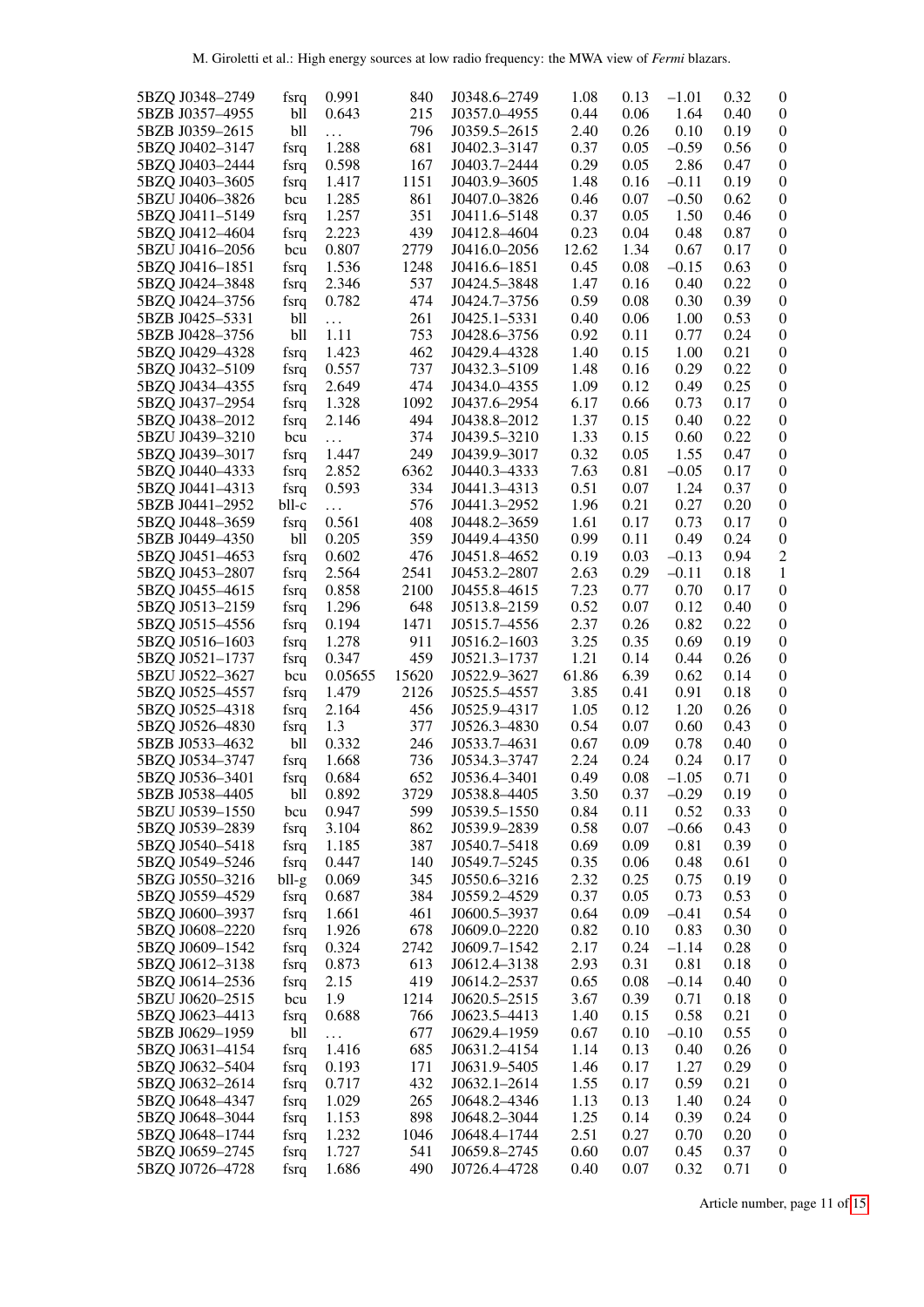A&A proofs: manuscript no. 27817\_3

| 5BZQ J0728-4745 | fsrq    | 2.282  | 376  | J0728.3-4745     | 0.54  | 0.08 | $-0.46$ | 0.62 | $\boldsymbol{0}$        |
|-----------------|---------|--------|------|------------------|-------|------|---------|------|-------------------------|
| 5BZQ J0741-4709 | fsrq    | 0.765  | 396  | J0741.7-4709     | 0.29  | 0.05 | 0.27    | 0.89 | $\boldsymbol{0}$        |
| 5BZQ J2056-4714 | fsrq    | 1.491  | 2138 | J2056.2-4714     | 4.50  | 0.48 | 0.86    | 0.18 | $\boldsymbol{0}$        |
| 5BZU J2105-4848 | bcu     | 1.041  | 1100 | J2105.0–4848     | 3.43  | 0.37 | 0.85    | 0.18 | $\boldsymbol{0}$        |
| 5BZQ J2109-4110 | fsrq    | 1.058  | 1823 | J2109.5-4109     | 2.43  | 0.26 | 0.54    | 0.19 | $\boldsymbol{0}$        |
| 5BZQ J2126-4605 |         | 1.67   | 1520 | J2126.5-4605     | 2.84  | 0.30 | 0.83    | 0.18 | $\boldsymbol{0}$        |
| 5BZQ J2135-5006 | fsrq    | 2.181  | 343  | J2135.3-5006     | 0.17  | 0.03 | 3.02    | 0.62 | $\boldsymbol{0}$        |
|                 | fsrq    |        | 397  |                  |       |      |         |      |                         |
| 5BZQ J2141-3729 | fsrq    | 0.423  |      | J2141.8-3728     | 0.85  | 0.10 | 0.44    | 0.36 | $\boldsymbol{0}$        |
| 5BZB J2143-3929 | bll     | 0.429  | 143  | J2143.0-3928     | 0.37  | 0.05 | 1.31    | 0.45 | $\boldsymbol{0}$        |
| 5BZQ J2148-1723 | fsrq    | 2.13   | 805  | J2148.6-1723     | 1.85  | 0.22 | 0.59    | 0.28 | $\boldsymbol{0}$        |
| 5BZQ J2150-2812 | fsrq    | 0.865  | 307  | J2150.8-2812     | 0.73  | 0.09 | 0.51    | 0.40 | $\boldsymbol{0}$        |
| 5BZQ J2151-2742 | fsrq    | 1.485  | 315  | J2151.3-2742     | 0.41  | 0.06 | 1.45    | 0.57 | $\boldsymbol{0}$        |
| 5BZQ J2151-3027 | fsrq    | 2.345  | 1244 | J2151.9-3027     | 0.82  | 0.10 | 1.50    | 0.46 | $\boldsymbol{0}$        |
| 5BZQ J2158-1501 | fsrq    | 0.672  | 3021 | J2158.0-1501     | 2.48  | 0.28 | 0.53    | 0.25 | $\boldsymbol{0}$        |
| 5BZB J2158-3013 | bll     | 0.116  | 489  | J2158.8-3013     | 0.82  | 0.10 | 0.92    | 0.33 | $\boldsymbol{0}$        |
| 5BZQ J2200-1632 | fsrq    | 0.836  | 240  | J2200.9-1632     | 0.93  | 0.12 | 0.52    | 0.44 | $\boldsymbol{0}$        |
| 5BZQ J2206-1835 | fsrq    | 0.619  | 6399 | $J2206.1 - 1835$ | 10.40 | 1.11 | 0.39    | 0.17 | $\boldsymbol{0}$        |
| 5BZQ J2207-5346 | fsrq    | 1.215  | 1799 | J2207.7-5346     | 2.91  | 0.31 | 0.74    | 0.18 | $\boldsymbol{0}$        |
| 5BZQ J2207-5707 | fsrq    | 2.725  | 474  | J2207.9-5707     | 0.66  | 0.09 | 0.45    | 0.39 | $\boldsymbol{0}$        |
| 5BZU J2209-2453 | bcu     | 0.159  | 455  | J2209.3-2453     | 3.87  | 0.41 | 0.79    | 0.18 | $\boldsymbol{0}$        |
| 5BZQ J2213-2529 | fsrq    | 1.833  | 1210 | J2213.0-2529     | 2.46  | 0.26 | 0.73    | 0.19 | $\boldsymbol{0}$        |
| 5BZQ J2219-2719 | fsrq    | 3.634  | 304  | J2219.5-2718     | 0.31  | 0.05 | $-0.29$ | 0.79 | 2                       |
| 5BZQ J2223-3455 | fsrq    | 0.298  | 850  | J2223.1-3455     | 2.86  | 0.31 | 0.52    | 0.18 | $\boldsymbol{0}$        |
| 5BZQ J2230-3942 | fsrq    | 0.318  | 370  | J2230.6-3942     | 1.09  | 0.13 | 1.04    | 0.26 | $\boldsymbol{0}$        |
| 5BZQ J2230-4416 | fsrq    | 1.326  | 555  | J2230.9-4416     | 0.51  | 0.06 | 0.96    | 0.30 | $\boldsymbol{0}$        |
| 5BZQ J2232-1659 | fsrq    | 1.78   | 535  | J2232.3-1658     | 0.72  | 0.10 | $-0.03$ | 0.39 | 1                       |
| 5BZQ J2239-5525 | fsrq    | 1.975  | 296  | J2239.1-5525     | 0.29  | 0.05 | 0.02    | 0.64 | $\boldsymbol{0}$        |
| 5BZB J2243-2544 | bll     | 0.774  | 1102 | J2243.4-2544     | 2.63  | 0.28 | 0.32    | 0.18 | $\boldsymbol{0}$        |
| 5BZQ J2246-5607 | fsrq    | 1.325  | 510  | J2246.3–5607     | 0.73  | 0.09 | 0.48    | 0.30 | $\boldsymbol{0}$        |
| 5BZQ J2247-3657 | fsrq    | 2.252  | 1261 | J2247.0-3657     | 4.68  | 0.48 | 0.67    | 0.14 | $\boldsymbol{0}$        |
| 5BZQ J2248-2702 | fsrq    | 2.75   | 89   | J2248.6-2703     | 0.57  | 0.07 | 1.45    | 0.27 | $\boldsymbol{0}$        |
| 5BZQ J2248-3235 | fsrq    | 2.268  | 708  | J2248.6-3235     | 0.39  | 0.05 | $-2.40$ | 0.48 | $\overline{c}$          |
| 5BZQ J2249-3039 |         | 1.307  | 432  |                  | 1.40  | 0.15 | 0.80    | 0.20 | $\boldsymbol{0}$        |
|                 | fsrq    | 0.525  | 306  | J2249.3-3039     | 0.26  | 0.04 | 1.07    | 0.51 |                         |
| 5BZU J2250-2806 | bcu     |        |      | J2250.7-2806     |       |      |         |      | $\boldsymbol{0}$        |
| 5BZU J2254-3209 | bcu     | 0.189  | 655  | J2254.5-3209     | 2.94  | 0.31 | 0.74    | 0.18 | $\boldsymbol{0}$        |
| 5BZQ J2254-4139 | fsrq    | 1.765  | 435  | J2254.6-4139     | 0.48  | 0.07 | 1.17    | 0.44 | $\boldsymbol{0}$        |
| 5BZQ J2256-2735 | fsrq    | 1.751  | 425  | J2255.9-2735     | 0.68  | 0.08 | 0.80    | 0.19 | 1                       |
| 5BZQ J2258-2758 | fsrq    | 0.926  | 1249 | J2258.1-2758     | 1.36  | 0.15 | 0.58    | 0.20 | $\boldsymbol{0}$        |
| 5BZQ J2300-2644 | fsrq    | 1.476  | 712  | J2300.4-2644     | 2.12  | 0.23 | 0.64    | 0.18 | $\boldsymbol{0}$        |
| 5BZU J2303-1841 | bcu     | 0.129  | 861  | J2303.0-1841     | 4.91  | 0.52 | 0.82    | 0.17 | $\boldsymbol{0}$        |
| 5BZQ J2304-3625 | fsrq    | 0.962  | 255  | J2304.9-3625     | 0.82  | 0.09 | 1.03    | 0.24 | $\boldsymbol{0}$        |
| 5BZQ J2309-3059 | fsrq    | 1.38   | 562  | J2309.2-3058     | 0.37  | 0.05 | $-1.07$ | 0.66 | $\overline{\mathbf{c}}$ |
| 5BZG J2310-4347 | $bll-g$ | 0.0887 | 153  | J2310.7-4347     | 0.44  | 0.06 | 0.90    | 0.40 | 0                       |
| 5BZQ J2314-3138 | fsrq    | 1.323  | 825  | J2314.8-3138     | 0.40  | 0.05 | 0.81    | 0.54 | $\boldsymbol{0}$        |
| 5BZQ J2316-4041 | fsrq    | 2.448  | 511  | J2316.8-4041     | 0.33  | 0.05 | 0.45    | 0.75 | $\boldsymbol{0}$        |
| 5BZQ J2324-3714 | fsrq    | 0.37   | 385  | J2324.1-3714     | 0.83  | 0.09 | 1.11    | 0.22 | $\boldsymbol{0}$        |
| 5BZQ J2327-1447 | fsrq    | 2.465  | 719  | J2327.7-1448     | 1.58  | 0.19 | 0.34    | 0.27 | $\boldsymbol{0}$        |
| 5BZQ J2329-4730 | fsrq    | 1.302  | 3180 | J2329.3-4730     | 2.79  | 0.30 | $-0.03$ | 0.18 | $\boldsymbol{0}$        |
| 5BZQ J2329-4955 | fsrq    | 0.518  | 558  | J2329.3-4955     | 0.58  | 0.07 | 0.97    | 0.29 | $\boldsymbol{0}$        |
| 5BZQ J2330-4539 | fsrq    | 0.447  | 1476 | J2330.6-4539     | 1.80  | 0.19 | $-0.16$ | 0.20 | $\boldsymbol{0}$        |
| 5BZQ J2331-1556 | fsrq    | 1.153  | 1335 | J2331.6–1557     | 2.31  | 0.25 | 0.55    | 0.20 | $\boldsymbol{0}$        |
| 5BZU J2333-2343 | bcu     | 0.0477 | 782  | J2333.9-2343     | 0.48  | 0.06 | 3.47    | 0.42 | $\boldsymbol{0}$        |
| 5BZQ J2336-4115 | fsrq    | 1.406  | 531  | J2336.5-4114     | 0.65  | 0.08 | $-1.76$ | 0.61 | $\overline{c}$          |
| 5BZQ J2339-3310 | fsrq    | 1.802  | 1284 | J2339.9-3310     | 3.62  | 0.39 | 0.54    | 0.18 | 0                       |
| 5BZQ J2343-2858 | fsrq    | 1.936  | 112  | J2343.3-2858     | 0.26  | 0.04 | 0.68    | 0.51 | $\boldsymbol{0}$        |
| 5BZQ J2348-1631 | fsrq    | 0.576  | 2642 | J2348.0-1631     | 2.79  | 0.30 | 0.33    | 0.19 | $\boldsymbol{0}$        |
| 5BZQ J2353-2743 | fsrq    | 0.889  | 169  | J2353.1-2743     | 0.54  | 0.07 | 0.32    | 0.32 | $\boldsymbol{0}$        |
| 5BZB J2353-3037 | bll     | 0.737  | 397  | J2353.8-3038     | 0.56  | 0.07 | 0.62    | 0.32 | $\boldsymbol{0}$        |
| 5BZU J2354-4106 | bcu     | 0.632  | 620  | J2354.1-4106     | 1.09  | 0.12 | 0.57    | 0.23 | $\boldsymbol{0}$        |
| 5BZQ J2354-1513 | fsrq    | 2.675  | 865  | $J2354.5 - 1513$ | 1.16  | 0.14 | $-0.49$ | 0.34 | $\boldsymbol{0}$        |
| 5BZQ J2355-3357 | fsrq    | 0.702  | 330  | J2355.4-3358     | 0.98  | 0.11 | 1.29    | 0.24 | 0                       |
| 5BZQ J2357-5311 | fsrq    | 1.006  | 1411 | J2357.9-5311     | 1.67  | 0.18 | 0.55    | 0.20 | $\boldsymbol{0}$        |
|                 |         |        |      |                  |       |      |         |      |                         |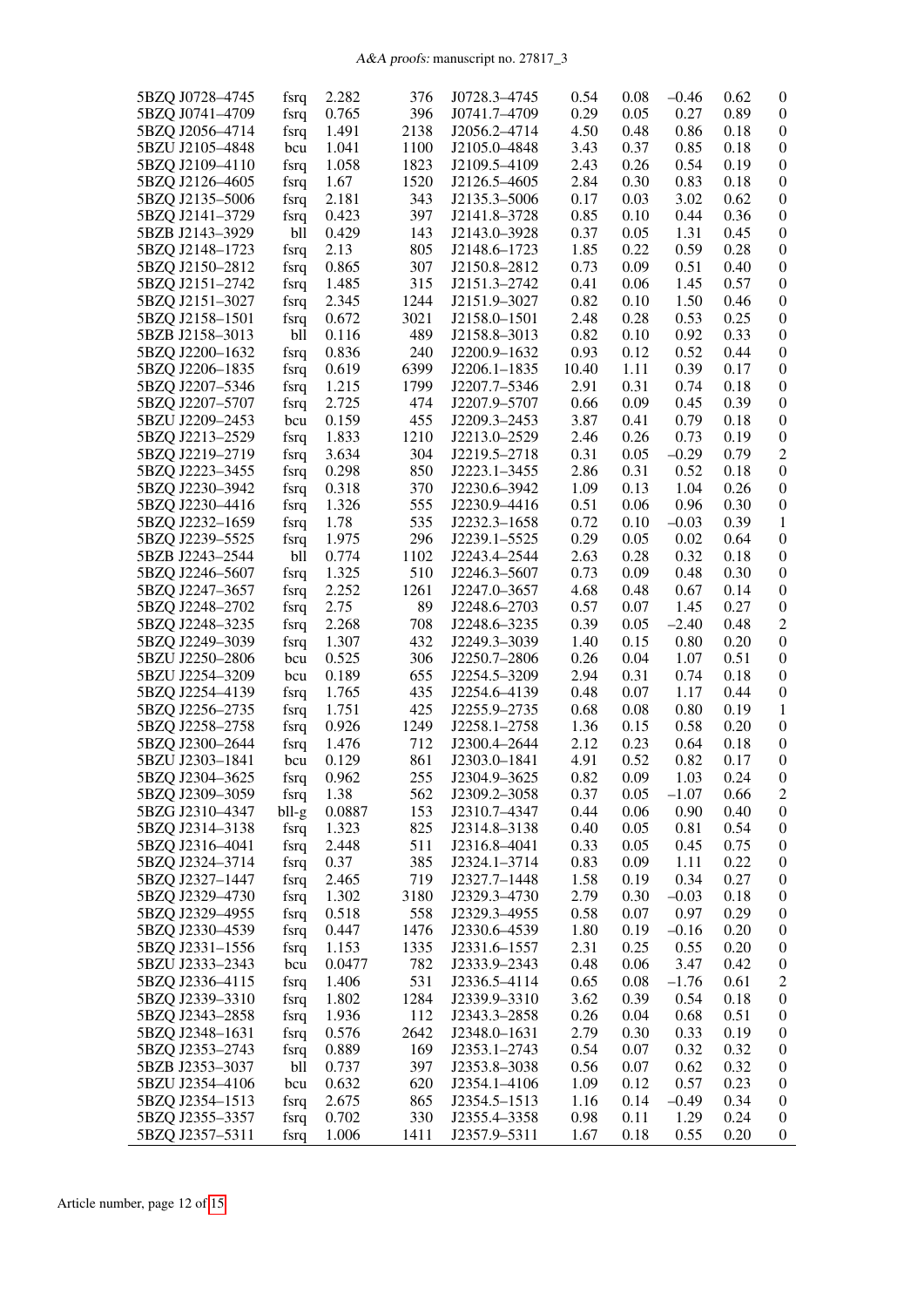<span id="page-12-0"></span>

| 3FGL name                    | Other name                   | $\mathcal{Z}$     | Class        |                                                                                    |            | Г            | $\sigma_{\Gamma}$ | <b>MWACS</b> name            | $\overline{S}_{0.18}$ | $\sigma_{S_{0.18}}$ | $\alpha_{\text{low}}$ | $\sigma_{\alpha_{\text{low}}}$ |
|------------------------------|------------------------------|-------------------|--------------|------------------------------------------------------------------------------------|------------|--------------|-------------------|------------------------------|-----------------------|---------------------|-----------------------|--------------------------------|
|                              |                              |                   |              | $S_{\gamma,E>0.1$ GeV<br>(10 <sup>-12</sup> erg cm <sup>-2</sup> s <sup>-1</sup> ) |            |              |                   |                              | (Jy)                  | (Jy)                |                       |                                |
| J0004.7-4740                 | PKS 0002-478                 | 0.88              | fsrq         | 9.2                                                                                | 0.8        | 2.40         | 0.08              | J0004.5-4736                 | 0.47                  | 0.06                | 0.16                  | 0.39                           |
| J0030.3-4223                 | PKS 0027-426                 | 0.495             | fsrq         | 19.8                                                                               | 0.9        | 2.58         | 0.04              | J0030.3-4224                 | 0.69                  | 0.08                | 0.01                  | 0.29                           |
| J0032.3-2852                 | PMN J0032-2849               | 0.324             | bll          | 2.6                                                                                | 0.6        | 2.19         | 0.18              | J0032.5-2849                 | 0.40                  | 0.06                | 0.20                  | 0.47                           |
| J0038.0-2501                 | PKS 0035-252                 | 1.196             | fsrq         | 6.6                                                                                | 0.8        | 2.44         | 0.09              | J0038.2-2459                 | 0.40                  | 0.05                | $-0.43$               | 0.49                           |
| J0039.0-2218                 | PMN J0039-2220               | 0.06438           | bcu          | 2.3                                                                                | 0.8        | 1.72         | 0.20              | $J0039.1 - 2220$             | 0.31                  | 0.05                | 2.76                  | 0.49                           |
| J0049.4-5401                 | PMN J0049-5402               | $\ldots$          | cand         | 3.1                                                                                | 0.7        | 2.14         | 0.16              | J0049.8-5402                 | 0.48                  | 0.06                | 0.29                  | 0.38                           |
| J0049.8-5737                 | PKS 0047-579                 | 1.797             | fsrq         | 6.1                                                                                | 0.8        | 2.46         | 0.11              | J0050.0-5738                 | 3.41                  | 0.37                | 0.77                  | 0.18                           |
| J0118.8-2142                 | PKS 0116-219                 | 1.165             | fsrq         | 28.5                                                                               | 1.8        | 2.35         | 0.05              | J0118.9-2141                 | 0.65                  | 0.09                | 0.46                  | 0.46                           |
| J0120.4-2700                 | PKS 0118-272                 | $\ddotsc$         | bll          | 42.4                                                                               | 2.2        | 1.91         | 0.03              | J0120.5-2701                 | 1.80                  | 0.19                | 0.46                  | 0.19                           |
| J0126.1-2227                 | PKS 0123-226                 | 0.72              | fsrq         | 8.3                                                                                | 1.0        | 2.43         | 0.09              | J0126.2-2222                 | 2.67                  | 0.29                | 0.53                  | 0.18                           |
| J0132.6-1655                 | PKS 0130-17                  | 1.02              | fsrq         | 26.2                                                                               | 1.1        | 2.43         | 0.04              | J0132.7-1655                 | 1.30                  | 0.15                | $-0.27$               | 0.28                           |
| J0133.2-5159                 | PKS 0131-522                 | $\ddotsc$         | bcu          | 3.3                                                                                | 0.7        | 2.63         | 0.19              | J0133.1-5200                 | 0.31                  | 0.05                | 0.46                  | 0.64                           |
| J0134.3-3842                 | PMN J0134-3843               | 2.14              | fsrq         | 3.9                                                                                | 0.7        | 2.33         | 0.14              | J0134.5-3843                 | 0.94                  | 0.11                | 0.68                  | 0.27<br>0.17                   |
| J0137.6-2430<br>J0145.1-2732 | PKS 0135-247<br>PKS 0142-278 | 0.835<br>1.148    | fsrq         | 15.3                                                                               | 0.9<br>1.0 | 2.52<br>2.57 | 0.05<br>0.04      | J0137.6-2431<br>J0145.0-2733 | 4.04<br>0.95          | 0.43<br>0.11        | 0.75<br>$-0.06$       | 0.31                           |
| J0147.0-5204                 | PKS 0144-522                 | 0.0981            | fsrq<br>bcu  | 21.8<br>4.0                                                                        | 0.7        | 2.20         | 0.13              | J0146.8-5202                 | 1.58                  | 0.17                | 1.01                  | 0.19                           |
| J0205.2-1700                 | PKS 0202-17                  | 1.74              | fsrq         | 18.2                                                                               | 0.9        | 2.76         | 0.05              | J0204.9-1701                 | 1.15                  | 0.14                | 0.08                  | 0.31                           |
| J0207.9-3846                 | PKS 0205-391                 | 0.254             | bcu          | 4.3                                                                                | 0.7        | 2.54         | 0.14              | J0207.2-3857                 | 0.95                  | 0.11                | 0.44                  | 0.24                           |
| J0210.7-5101                 | PKS 0208-512                 | 1.003             | bcu          | 51.1                                                                               | 1.5        | 2.17         | 0.03              | J0210.7-5100                 | 6.02                  | 0.64                | 0.50                  | 0.17                           |
| $J0222.1 - 1616$             | PKS 0219-164                 | 0.698             | fsrq         | 8.5                                                                                | 0.9        | 2.60         | 0.09              | $J0222.0 - 1615$             | 1.18                  | 0.14                | 0.88                  | 0.30                           |
| J0228.3-5545                 | PKS 0226-559                 | 2.464             | fsrq         | 12.2                                                                               | 0.8        | 2.43         | 0.06              | J0228.3-5545                 | 0.34                  | 0.06                | 0.92                  | 0.77                           |
| J0230.6-5757                 | PKS 0229-581                 | 0.03199           | bll          | 2.3                                                                                | 0.7        | 1.68         | 0.29              | J0231.1-5754                 | 0.38                  | 0.07                | 1.73                  | 0.60                           |
| J0245.9-4651                 | PKS 0244-470                 | 1.385             | fsrq         | 56.1                                                                               | 1.4        | 2.27         | 0.03              | J0246.0-4651                 | 3.23                  | 0.34                | 0.70                  | 0.18                           |
| J0252.8-2218                 | PKS 0250-225                 | 1.427             | fsrq         | 57.1                                                                               | 1.6        | 2.15         | 0.03              | J0252.8-2219                 | 0.94                  | 0.11                | 0.35                  | 0.27                           |
| J0253.1-5438                 | PKS 0252-549                 | 0.539             | fsrq         | 4.7                                                                                | 0.7        | 2.45         | 0.12              | J0253.5-5441                 | 0.84                  | 0.10                | 0.55                  | 0.31                           |
| J0303.4-2407                 | PKS 0301-243                 | 0.26              | bll          | 65.9                                                                               | 2.7        | 1.92         | 0.02              | J0303.4-2407                 | 2.50                  | 0.27                | 0.45                  | 0.18                           |
| J0305.2-1607                 | PKS 0302-16                  | $\ddotsc$         | cand         | 3.0                                                                                | 0.9        | 1.69         | 0.19              | J0305.2-1608                 | 4.95                  | 0.53                | 0.87                  | 0.18                           |
| J0326.0-1842                 | PMN J0325-1843               | $\ddotsc$         | cand         | 2.9                                                                                | 0.8        | 2.21         | 0.23              | J0325.9-1844                 | 0.61                  | 0.09                | $-1.87$               | 0.52                           |
| J0334.3-4008                 | PKS 0332-403                 | 1.357             | bll          | 42.3                                                                               | 1.7        | 2.00         | 0.04              | J0334.2-4008                 | 0.44                  | 0.07                | $-0.41$               | 0.66                           |
| J0336.9-3622                 | PKS 0335-364                 | 1.537             | fsrq         | 3.6                                                                                | 0.8        | 2.44         | 0.14              | J0336.9-3615                 | 0.37                  | 0.06                | 0.81                  | 0.65                           |
| J0339.2-1738                 | PKS 0336-177                 | 0.0655            | bcu          | 6.8                                                                                | 1.1        | 1.93         | 0.10              | J0339.2-1736                 | 0.52                  | 0.08                | $-0.17$               | 0.61                           |
| J0340.5-2119                 | PKS 0338-214                 | 0.223             | bll          | 7.2                                                                                | 0.9        | 2.22         | 0.10              | J0340.6-2119                 | 1.62                  | 0.18                | 0.12                  | 0.20                           |
| J0343.2-2534                 | PKS 0341-256                 | 1.419             | fsrq         | 9.4                                                                                | 0.9        | 2.56         | 0.08              | $J0343.3 - 2530$             | 1.45                  | 0.16                | 0.82                  | 0.19                           |
| J0348.6-2748                 | PKS 0346-27                  | 0.991             | fsrq         | 5.0                                                                                | 0.8        | 2.38         | 0.12              | J0348.6-2749                 | 1.08                  | 0.13                | $-1.01$               | 0.32                           |
| J0357.1-4957                 | PKS 0355-500                 | 0.643             | bll          | 4.3                                                                                | 0.7        | 2.10         | 0.13              | J0357.0-4955                 | 0.44                  | 0.06                | 1.64                  | 0.40                           |
| J0359.3-2612                 | PKS 0357-264                 | $\ddotsc$         | bll          | 2.9                                                                                | 0.8        | 2.19         | 0.18              | J0359.5-2615                 | 2.40                  | 0.26                | 0.10                  | 0.19                           |
| J0401.8-3144                 | PKS 0400-319                 | 1.288             | fsrq         | 3.6                                                                                | 0.7        | 2.54         | 0.20              | J0402.3-3147                 | 0.37                  | 0.05                | $-0.59$               | 0.56                           |
| J0403.7-2442                 | TXS 0401-248                 | 0.598             | fsrq         | 2.9                                                                                | 0.7        | 2.37         | 0.18              | J0403.7-2444                 | 0.29                  | 0.05                | 2.86                  | 0.47                           |
| J0403.9-3604                 | PKS 0402-362                 | 1.417             | fsrq         | 85.3                                                                               | 1.5        | 2.27         | 0.03              | J0403.9-3605                 | 1.48                  | 0.16                | $-0.11$               | 0.19                           |
| J0407.1-3825                 | PKS 0405-385                 | 1.285             | fsrq         | 21.7                                                                               | 1.1        | 2.40         | 0.04              | J0407.0-3826                 | 0.46                  | 0.07                | $-0.50$               | 0.62                           |
| J0416.6-1850                 | PKS 0414-189                 | 1.421             | fsrq         | 14.0                                                                               | 1.0        | 2.34         | 0.06              | J0416.6-1851                 | 0.45                  | 0.08                | $-0.15$               | 0.63                           |
| J0425.0-5331                 | PMN J0425-5331               | 0.39              | bll          | 9.3                                                                                | 0.8        | 2.34         | 0.08              | J0425.1-5331                 | 0.40                  | 0.06                | 1.00                  | 0.53                           |
| J0428.6-3756                 | PKS 0426-380                 | 1.105             | bll          | 184.0                                                                              | 4.2        | 1.95         | 0.02              | J0428.6-3756                 | 0.92                  | 0.11                | 0.77                  | 0.24                           |
| J0449.4-4350                 | PKS 0447-439                 | 0.205             | bll          | 123.1                                                                              | 3.8        | 1.85         | 0.02              | J0449.4-4350                 | 0.99                  | 0.11                | 0.49                  | 0.24                           |
| J0453.2-2808                 | PKS 0451-28<br>PKS 0454-46   | 2.564             | fsrq         | 25.0                                                                               | 1.0        | 2.63         | 0.04              | J0453.2-2807                 | 2.63                  | 0.29                | $-0.11$               | 0.18                           |
| J0455.7-4617<br>J0505.5-1558 | TXS 0503-160                 | 0.858             | fsrq         | 22.8<br>4.1                                                                        | 1.0<br>0.8 | 2.55<br>2.10 | 0.04<br>0.14      | J0455.8-4615<br>J0505.6-1558 | 7.23<br>1.94          | 0.77<br>0.22        | 0.70<br>0.53          | 0.17<br>0.23                   |
| J0521.4-1740                 | TXS 0519-176                 | $\ldots$<br>0.347 | cand<br>fsrq | 6.4                                                                                | 0.9        | 2.43         | 0.11              | J0521.3-1737                 | 1.21                  | 0.14                | 0.44                  | 0.26                           |
| J0522.9-3628                 | PKS 0521-36                  | 0.0553            | bcu          | 61.8                                                                               | 1.6        | 2.34         | 0.03              | J0522.9-3627                 | 61.86                 | 6.39                | 0.62                  | 0.14                           |
| J0525.3-4558                 | PKS 0524-460                 | 1.479             | fsrq         | 3.6                                                                                | 0.8        | 2.20         | 0.16              | J0525.5-4557                 | 3.85                  | 0.41                | 0.91                  | 0.18                           |
| J0525.8-2014                 | PMN J0525-2010               | $\ldots$          | cand         | 3.6                                                                                | 0.8        | 2.06         | 0.16              | J0525.4-2011                 | 1.14                  | 0.14                | 0.95                  | 0.30                           |
| J0526.2-4829                 | PKS 0524-485                 | 1.299             | fsrq         | 17.1                                                                               | 1.3        | 2.29         | 0.06              | J0526.3-4830                 | 0.54                  | 0.07                | 0.60                  | 0.43                           |
| J0538.8-4405                 | PKS 0537-441                 | 0.892             | bll          | 308.3                                                                              | 4.9        | 1.93         | 0.01              | J0538.8-4405                 | 3.50                  | 0.37                | $-0.29$               | 0.19                           |
| J0540.0-2837                 | PKS 0537-286                 | 3.104             | fsrq         | 17.3                                                                               | 1.1        | 2.78         | 0.06              | J0539.9-2839                 | 0.58                  | 0.07                | $-0.66$               | 0.43                           |
| J0540.5-5416                 | PKS 0539-543                 | 1.185             | fsrq         | 12.0                                                                               | 0.9        | 2.63         | 0.07              | J0540.7-5418                 | 0.69                  | 0.09                | 0.81                  | 0.39                           |
| J0550.6-3217                 | PKS 0548-322                 | 0.069             | bll          | 4.0                                                                                | 1.0        | 1.61         | 0.16              | J0550.6-3216                 | 2.32                  | 0.25                | 0.75                  | 0.19                           |
| J0600.9-3943                 | PKS 0558-396                 | 1.661             | fsrq         | 6.6                                                                                | 1.2        | 2.81         | 0.13              | J0600.5-3937                 | 0.64                  | 0.09                | $-0.41$               | 0.54                           |
| J0629.4-1959                 | PKS 0627-199                 | 1.724             | bll          | 38.2                                                                               | 1.8        | 2.18         | 0.03              | J0629.4-1959                 | 0.67                  | 0.10                | $-0.10$               | 0.55                           |
| J0648.1-3045                 | PKS 0646-306                 | 1.153             | fsrq         | 15.7                                                                               | 1.2        | 2.56         | 0.07              | J0648.2-3044                 | 1.25                  | 0.14                | 0.39                  | 0.24                           |
| J0706.1-4849                 | PMN J0705-4847               | $\ldots$          | cand         | 9.0                                                                                | 1.2        | 2.41         | 0.09              | J0705.9-4847                 | 0.33                  | 0.05                | 1.17                  | 0.55                           |
| J0726.6–4727                 | PMN J0726-4728               | 1.686             | fsrq         | 17.4                                                                               | 1.4        | 2.46         | 0.06              | J0726.4-4728                 | 0.40                  | 0.07                | 0.32                  | 0.71                           |
| J0732.2-4638                 | PKS 0731-465                 | $\ddotsc$         | cand         | 9.3                                                                                | 1.2        | 2.35         | 0.17              | J0732.7-4640                 | 2.08                  | 0.23                | 0.21                  | 0.21                           |
| J2051.8-5535                 | PMN J2052-5533               | $\ddotsc$         | cand         | 6.0                                                                                | 1.0        | 2.58         | 0.15              | J2052.2-5532                 | 0.71                  | 0.11                | 0.65                  | 0.53                           |
| J2056.2-4714                 | PKS 2052-47                  | 1.491             | fsrq         | 77.4                                                                               | 1.8        | 2.26         | 0.03              | J2056.2-4714                 | 4.50                  | 0.48                | 0.86                  | 0.18                           |
| J2126.5-4605                 | PKS 2123-463                 | 1.67              | fsrq         | 28.7                                                                               | 1.1        | 2.50         | 0.04              | J2126.5-4605                 | 2.84                  | 0.30                | 0.83                  | 0.18                           |
| J2135.3-5008                 | PMN J2135-5006               | 2.181             | fsrq         | 12.0                                                                               | 1.2        | 2.47         | 0.07              | J2135.3-5006                 | 0.17                  | 0.03                | 3.02                  | 0.62                           |

Article number, page 13 of [15](#page-0-0)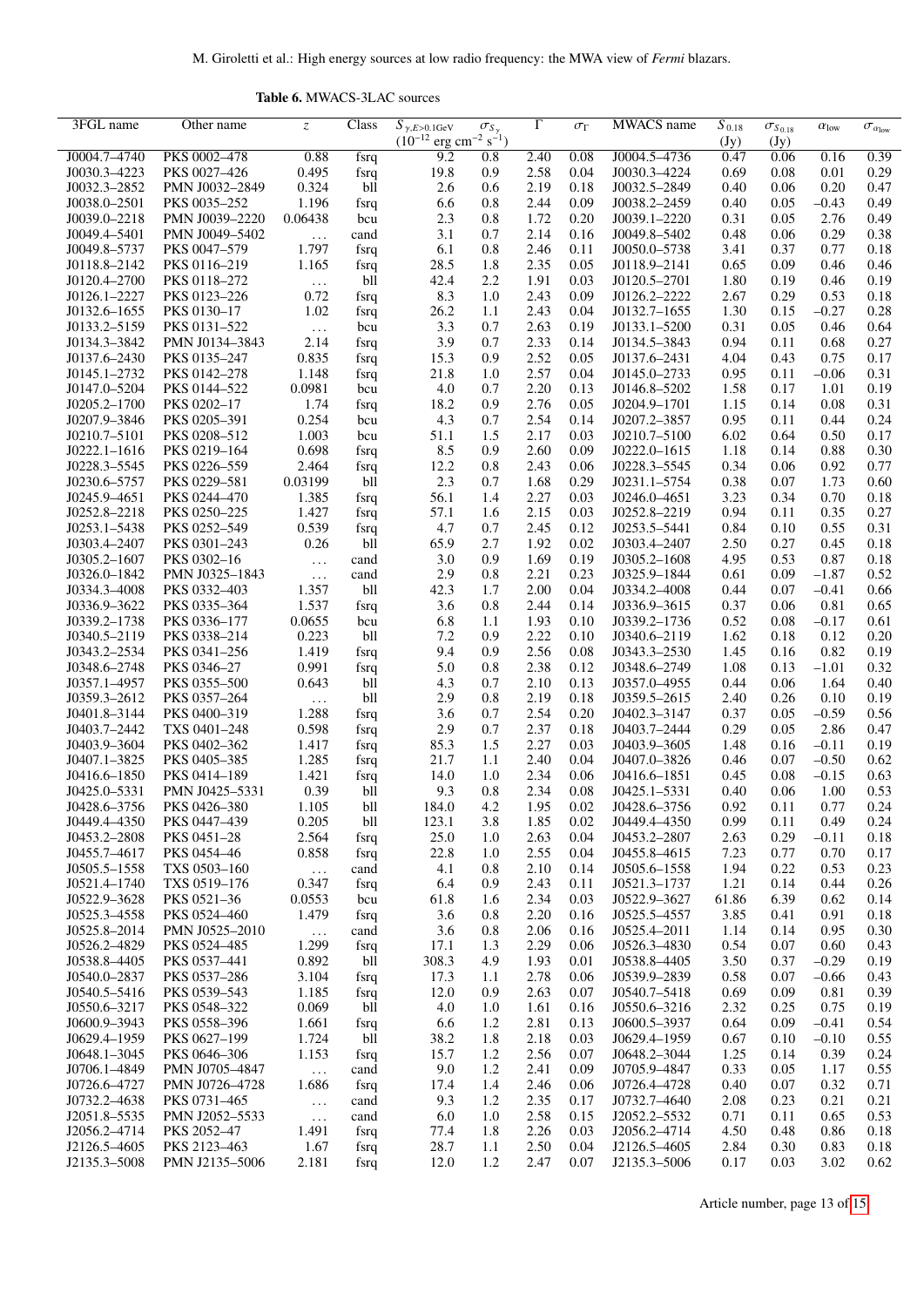A&A proofs: manuscript no. 27817\_3

| J2141.7-3734 | PKS 2138-377   | 0.423 | fsrq | 6.7   | 0.9 | 2.59 | 0.11 | J2141.8-3728 | 0.85 | 0.10 | 0.44    | 0.36 |
|--------------|----------------|-------|------|-------|-----|------|------|--------------|------|------|---------|------|
| J2143.1-3928 | PMN J2143-3929 | 0.429 | bll  | 5.7   | 0.9 | 2.07 | 0.13 | J2143.0-3928 | 0.37 | 0.05 | 1.31    | 0.45 |
| J2151.6-2744 | PMN J2151-2742 | 1.485 | fsrq | 4.4   | 0.8 | 2.51 | 0.15 | J2151.3-2742 | 0.41 | 0.06 | 1.45    | 0.57 |
| J2151.8-3025 | PKS 2149-306   | 2.345 | fsrq | 29.6  | 1.3 | 2.61 | 0.08 | J2151.9-3027 | 0.82 | 0.10 | 1.50    | 0.46 |
| J2158.0-1501 | PKS 2155-152   | 0.672 | fsrq | 12.6  | 1.1 | 2.27 | 0.07 | J2158.0-1501 | 2.48 | 0.28 | 0.53    | 0.25 |
| J2158.8-3013 | PKS 2155-304   | 0.116 | bll  | 230.5 | 6.2 | 1.75 | 0.02 | J2158.8-3013 | 0.82 | 0.10 | 0.92    | 0.33 |
| J2207.8–5345 | PKS 2204-54    | 1.215 | fsrq | 12.9  | 0.8 | 2.58 | 0.06 | J2207.7–5346 | 2.91 | 0.31 | 0.74    | 0.18 |
| J2213.1-2532 | PKS 2210-25    | 1.833 | fsrq | 7.6   | 0.8 | 2.55 | 0.10 | J2213.0-2529 | 2.46 | 0.26 | 0.73    | 0.19 |
| J2222.3-3500 | PKS 2220-351   | 0.298 | fsrq | 3.1   | 0.6 | 2.37 | 0.18 | J2223.1-3455 | 2.86 | 0.31 | 0.52    | 0.18 |
| J2230.6-4419 | PKS 2227-445   | 1.326 | fsrq | 3.7   | 0.7 | 2.57 | 0.17 | J2230.9-4416 | 0.51 | 0.06 | 0.96    | 0.30 |
| J2243.4-2541 | PKS 2240-260   | 0.774 | bll  | 19.6  | 1.1 | 2.27 | 0.05 | J2243.4-2544 | 2.63 | 0.28 | 0.32    | 0.18 |
| J2248.6–3235 | PKS 2245-328   | 2.268 | fsrq | 5.0   | 0.7 | 2.82 | 0.14 | J2248.6-3235 | 0.39 | 0.05 | $-2.40$ | 0.48 |
| J2250.7-2806 | PMN J2250-2806 | 0.525 | bcu  | 47.1  | 1.7 | 2.18 | 0.03 | J2250.7-2806 | 0.26 | 0.04 | 1.07    | 0.51 |
| J2258.0–2759 | PKS 2255-282   | 0.926 | fsrq | 48.7  | 1.5 | 2.17 | 0.04 | J2258.1-2758 | 1.36 | 0.15 | 0.58    | 0.20 |
| J2329.3-4955 | PKS 2326-502   | 0.518 | fsrq | 147.6 | 2.3 | 2.12 | 0.02 | J2329.3-4955 | 0.58 | 0.07 | 0.97    | 0.29 |
| J2329.9-4734 | PKS 2326-477   | 1.302 | fsrq | 4.3   | 0.9 | 2.23 | 0.16 | J2329.3–4730 | 2.79 | 0.30 | $-0.03$ | 0.18 |
| J2336.5-4116 | PKS 2333-415   | 1.406 | fsrq | 11.3  | 1.0 | 2.24 | 0.07 | J2336.5-4114 | 0.65 | 0.08 | $-1.76$ | 0.61 |
| J2348.0–1630 | PKS 2345-16    | 0.576 | fsrq | 29.4  | 1.7 | 2.20 | 0.05 | J2348.0-1631 | 2.79 | 0.30 | 0.33    | 0.19 |
| J2353.6-3037 | PKS 2351-309   | 0.737 | bll  | 5.3   | 0.9 | 2.28 | 0.13 | J2353.8-3038 | 0.56 | 0.07 | 0.62    | 0.32 |
| J2357.8-5310 | PKS 2355-534   | 1.006 | fsrq | 11.8  | 1.2 | 2.46 | 0.07 | J2357.9-5311 | 1.67 | 0.18 | 0.55    | 0.20 |
| J2359.5-2052 | TXS 2356-210   | 0.096 | bll  | 3.8   | 0.7 | 2.02 | 0.16 | J2359.3-2048 | 1.37 | 0.15 | 0.53    | 0.21 |